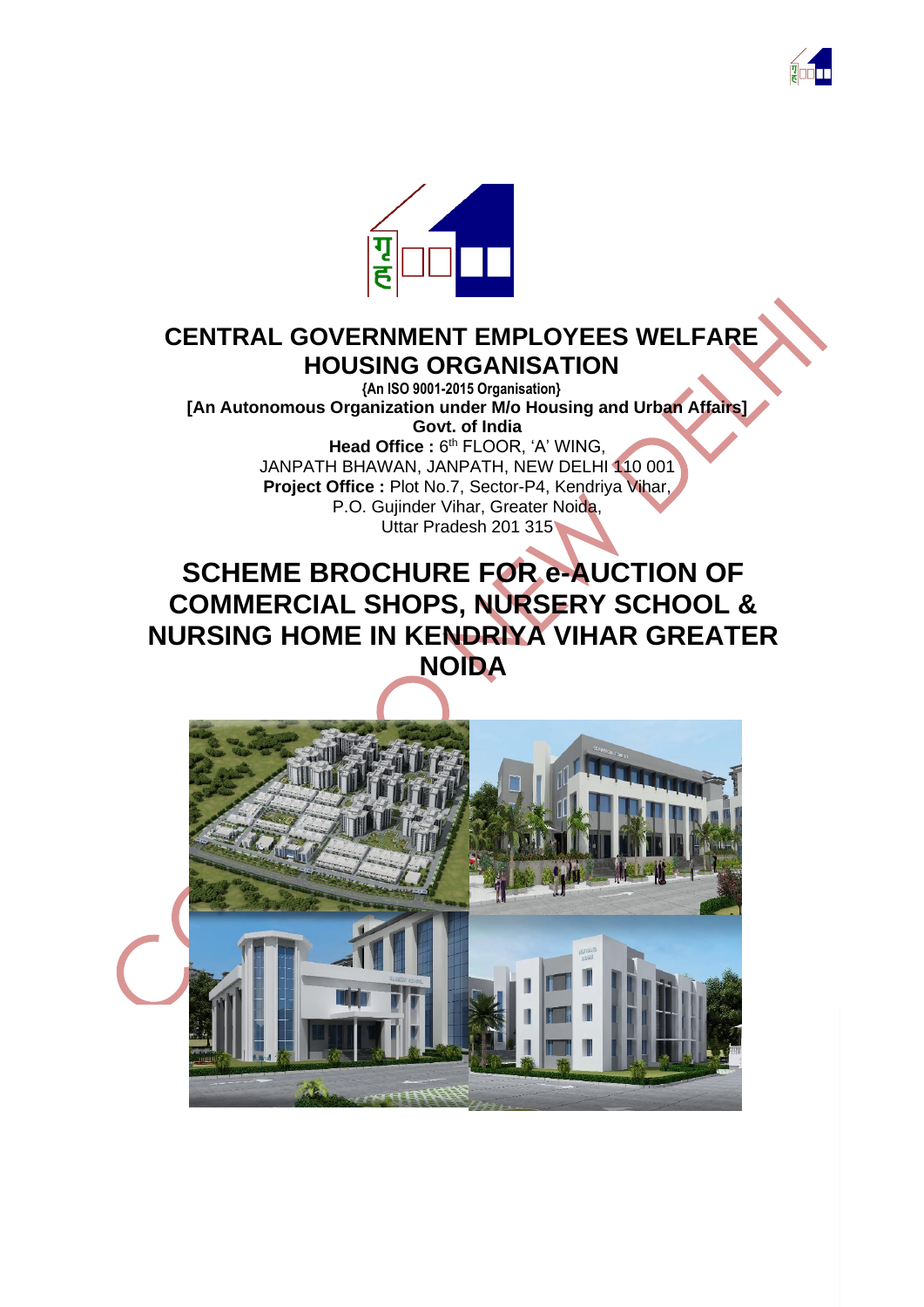

# **Table of Contents**

| 1 |      |                                                                |     |
|---|------|----------------------------------------------------------------|-----|
|   | 1.1  |                                                                |     |
|   | 1.2  |                                                                |     |
|   | 1.3  |                                                                |     |
|   | 1.4  |                                                                |     |
|   | 1.5  |                                                                |     |
|   | 1.6  |                                                                |     |
|   | 1.7  |                                                                |     |
|   | 1.8  |                                                                |     |
|   | 1.9  |                                                                |     |
|   | 1.10 |                                                                |     |
|   |      |                                                                |     |
|   | 2.1  | Principal lease deed & subsequent documentation                | 8   |
|   | 2.2  |                                                                | 8   |
|   | 2.3  |                                                                | 9   |
|   | 2.4  | Possession of the Shop/ Nursery School/ Nursing Home           | 9   |
|   | 2.5  | Variation in actual area of Shop/ Nursery School/ Nursing Home | 9   |
|   | 2.6  | Basis of transfer 'As is where is'                             | 10  |
|   | 2.7  | Maintenance of the Shop/ Nursery School/ Nursing Home          | 10  |
|   | 2.8  | Mortgate                                                       | 10  |
|   | 2.9  |                                                                |     |
|   | 2.10 |                                                                | 11  |
|   | 2.11 | Liability to Pay Taxes                                         | 11  |
|   | 2.12 | <b>Overriding Power over Dormant Properties</b>                | 11  |
|   | 2.13 | Consequences of mis-representation                             | 11  |
|   | 2.14 | Cancellation lease deed of Assignment                          | 11  |
|   | 2.15 | Letter of Allotment                                            | 12  |
|   | 2,16 | Functional                                                     | 12  |
|   | 2.17 | Other clauses                                                  | 13  |
| 3 |      | <b>Annexures</b> - Technical forms                             |     |
|   | 3.1  | Application form                                               | 14  |
|   | 3.2  |                                                                | .15 |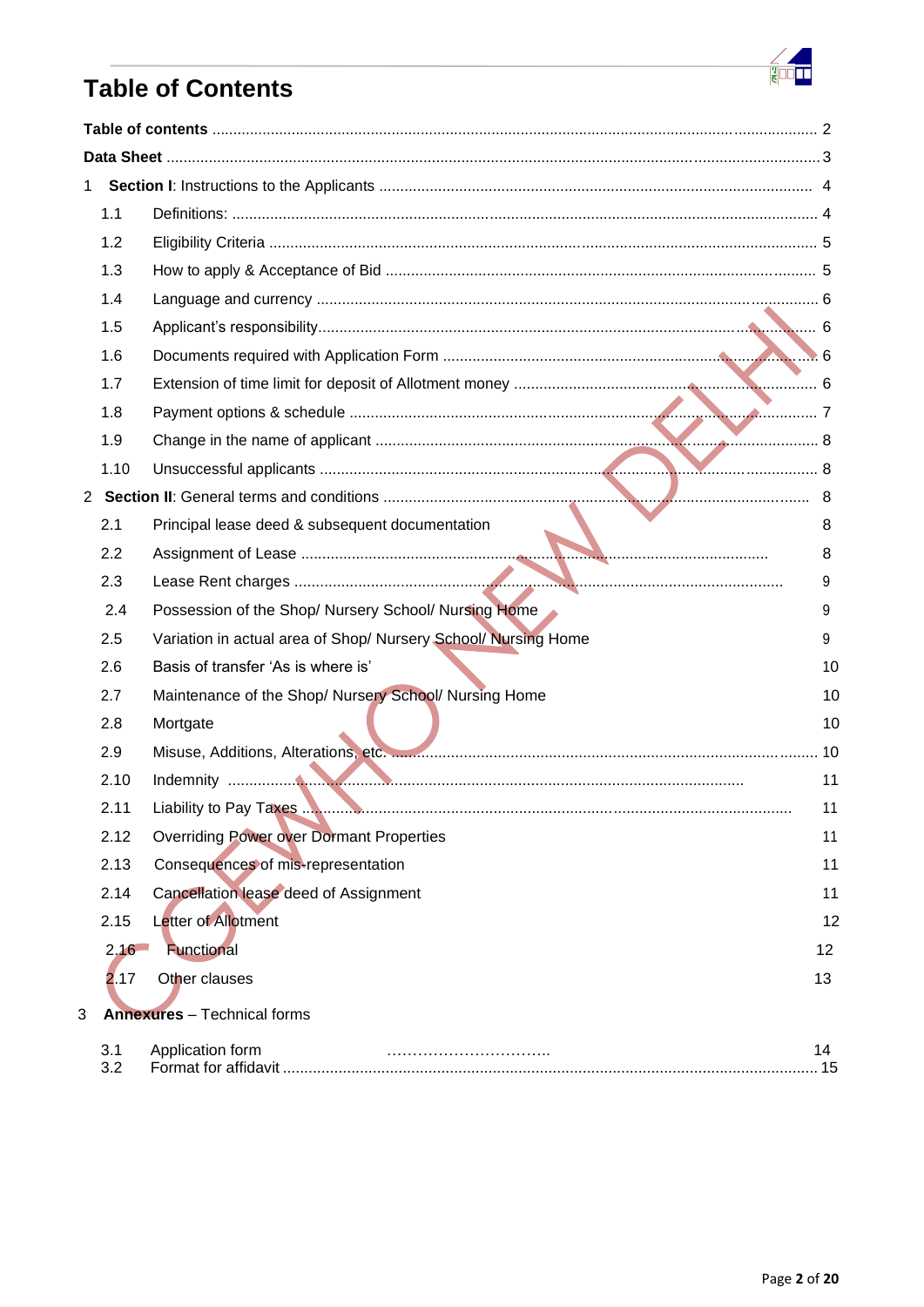

# **Data Sheet**

| SL.<br>No. | Head                                                                               | <b>Details</b>                                                                                                                                                                                                                                                                                                                                                                                                                                                                                                                                                                                                                                                                                                                                                                                                                                                                                                                 |
|------------|------------------------------------------------------------------------------------|--------------------------------------------------------------------------------------------------------------------------------------------------------------------------------------------------------------------------------------------------------------------------------------------------------------------------------------------------------------------------------------------------------------------------------------------------------------------------------------------------------------------------------------------------------------------------------------------------------------------------------------------------------------------------------------------------------------------------------------------------------------------------------------------------------------------------------------------------------------------------------------------------------------------------------|
| 1.         | Date of issue of the<br>scheme brochure                                            | As mentioned in the portal – www.tenderwizard.com/CGEWHO                                                                                                                                                                                                                                                                                                                                                                                                                                                                                                                                                                                                                                                                                                                                                                                                                                                                       |
| 2.         | Date of closure of the<br>scheme/last date of<br>submission of<br>application form | As mentioned in the portal - www.tenderwizard.com/CGEWHO                                                                                                                                                                                                                                                                                                                                                                                                                                                                                                                                                                                                                                                                                                                                                                                                                                                                       |
| 3.         | Date of Opening of<br><b>Bids</b>                                                  | As mentioned in the portal - www.tenderwizard.com/CGEWHO                                                                                                                                                                                                                                                                                                                                                                                                                                                                                                                                                                                                                                                                                                                                                                                                                                                                       |
| 4.         | Contact person,<br>(address and phone<br>nos.)<br>of<br>the<br>Authority's         | Sh. Rajesh Katoch [MOBILE NO 70650 44984]<br>Central Govt Employees Welfare Housing Organisation [CGEWHO] (GOI)<br>Head Office: 6 <sup>th</sup> FLOOR, 'A' WING<br>JANPATH BHAWAN, JANPATH NEW DELHI 110 001<br>Sh. Rajiv Kumar [MOBILE NO 96104 48011]<br>Project Office : Plot No.7, Sector-P4, Kendriya Vihar,<br>P.O. Gujinder Vihar, Greater Noida,<br>Uttar Pradesh 201315                                                                                                                                                                                                                                                                                                                                                                                                                                                                                                                                               |
|            | Office                                                                             | Email: cgewho@nic.in<br>Phone No: +91-011-23327012/23322192<br>Website: www.cgewho.in                                                                                                                                                                                                                                                                                                                                                                                                                                                                                                                                                                                                                                                                                                                                                                                                                                          |
| 5.         | Allotment method for<br>the scheme                                                 | <b>Through e-Auction</b>                                                                                                                                                                                                                                                                                                                                                                                                                                                                                                                                                                                                                                                                                                                                                                                                                                                                                                       |
| 6.         | Availability of scheme<br>brochure (CGEWHO)                                        | At CGEWHO's official website - www.cgewho.in<br>alternatively<br>www.tenderwizard.com/CGEWHO                                                                                                                                                                                                                                                                                                                                                                                                                                                                                                                                                                                                                                                                                                                                                                                                                                   |
| 7.         | Cost of E-Brochure                                                                 | Nil                                                                                                                                                                                                                                                                                                                                                                                                                                                                                                                                                                                                                                                                                                                                                                                                                                                                                                                            |
| 8.         | Processing Fee                                                                     | Nil                                                                                                                                                                                                                                                                                                                                                                                                                                                                                                                                                                                                                                                                                                                                                                                                                                                                                                                            |
| 9.         | <b>Earnest Money</b>                                                               | <b>Given in Scheme Brochure</b>                                                                                                                                                                                                                                                                                                                                                                                                                                                                                                                                                                                                                                                                                                                                                                                                                                                                                                |
| 10.        | Deposit<br><b>Allotment Money</b>                                                  | Allotment Letter will be issued within 30 days of last date of e auction.                                                                                                                                                                                                                                                                                                                                                                                                                                                                                                                                                                                                                                                                                                                                                                                                                                                      |
|            | Payment options                                                                    | Firstly 10% of the of reserve price has to be paid through e-payment services<br>(Earnest<br>Deposit)<br><b>E-auction</b><br>portal<br><b>EMD</b><br><b>Money</b><br>on<br><b>as</b><br>www.tenderwizard.com/CGEWHO.<br>Option 1: The entire amount of the lease premium together with the onetime lease<br>rent in advance which is equivalent to 100% of the sum that is payable within 60<br>days from the date of issuing of the letter of allotment however the allottee upon<br>making 100% payment within 45 days will become entitled to a rebate of 5% on the<br>total amount as payable.<br>Option 2: 30% of lease premium together with onetime lease rent within 60 days<br>from the date of issuing of the letter of allotment and the balance 70% within 120<br>days from the date of issue of the letter of allotment. However in this second option<br>the allottees will not be entitled to claim any rebate. |
| 12.        | Mortgage permission<br>fee                                                         | On request of allottee/successful bidder Permission to Mortgage shall be issued<br>Transfer of Property may be allowed by the CGEWHO after the sub-lease is                                                                                                                                                                                                                                                                                                                                                                                                                                                                                                                                                                                                                                                                                                                                                                    |
| 13.        | Transfer                                                                           | executed                                                                                                                                                                                                                                                                                                                                                                                                                                                                                                                                                                                                                                                                                                                                                                                                                                                                                                                       |
| 14.        | Period of lease                                                                    | 31/07/2100                                                                                                                                                                                                                                                                                                                                                                                                                                                                                                                                                                                                                                                                                                                                                                                                                                                                                                                     |
| 15.        | Location charges<br>Rate of annual lease                                           | Not Applicable                                                                                                                                                                                                                                                                                                                                                                                                                                                                                                                                                                                                                                                                                                                                                                                                                                                                                                                 |
| 16.        | rent                                                                               | Allottee can opt for ONE TIME lease rent as well                                                                                                                                                                                                                                                                                                                                                                                                                                                                                                                                                                                                                                                                                                                                                                                                                                                                               |
| 17.        | <b>Reserve Price</b>                                                               | Reserve price of Property under e-auction is given in the Scheme Brochure.                                                                                                                                                                                                                                                                                                                                                                                                                                                                                                                                                                                                                                                                                                                                                                                                                                                     |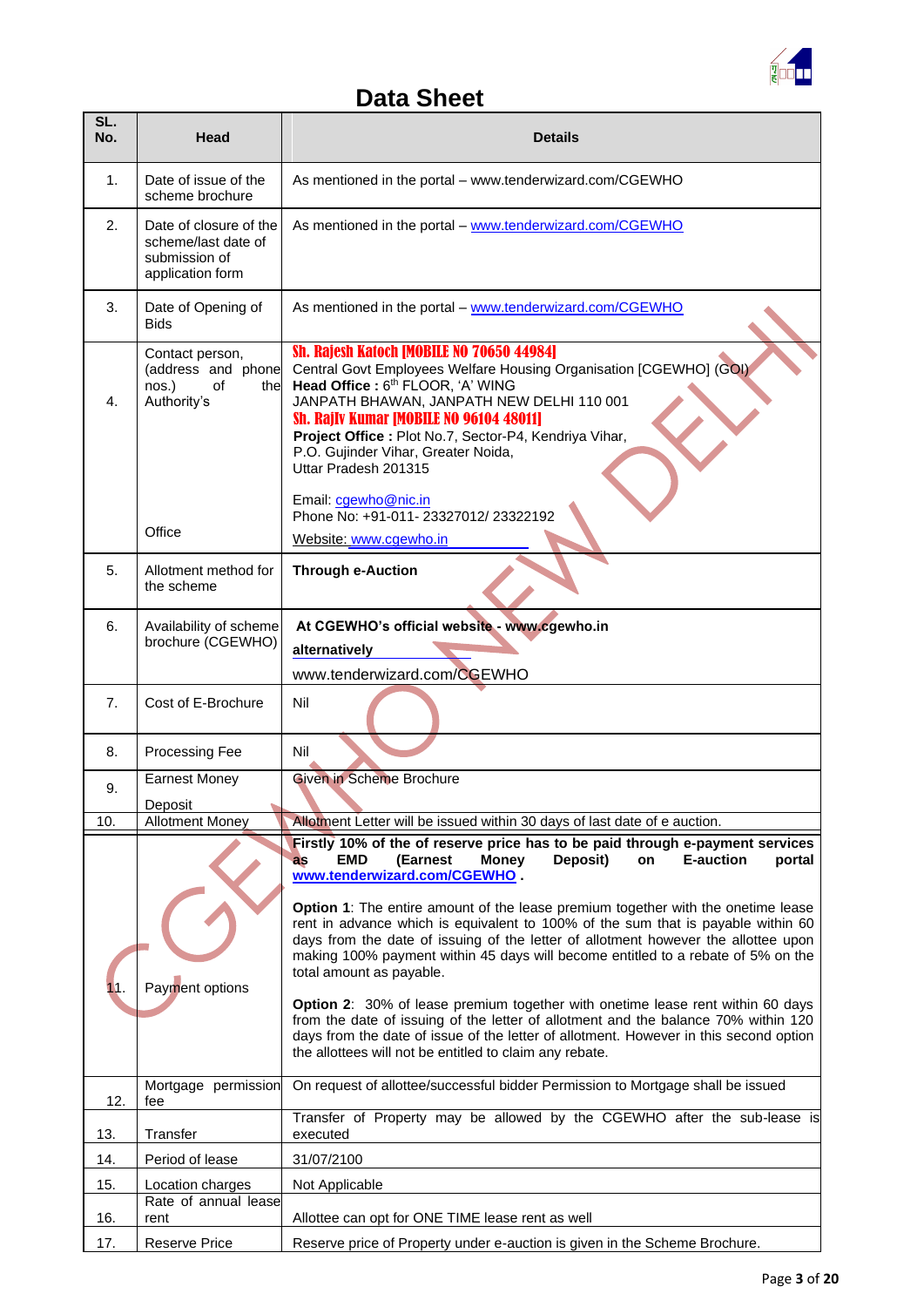

#### **Section I:** Instructions to the Applicants

#### **1.1 Definitions:**

The key definitions for the purpose of this scheme document are as follows:

- a. **Authority***/Principal Lessor***:** means the Greater Noida Industrial Development Authority (GNIDA).
- b. **Authorised Bank:** implies the bank *or banks* that *have* been identified by the CGEWHO.
- c. **Allotment Letter:** *shall mean the* Letter issued by the CGEWHO to the allottee/successful bidder confirming the allotment *of the shop/nursery school/nursing home* under a particular scheme for which application/bid was submitted.
- d. **Allotment Money:** is the amount as prescribed in the scheme brochure and is expected to be deposited by the allottee/successful bidder within the given time period.
- e. **Allottee:** is the person whose application for allotment has been approved by the competent officer.
- f. **Allotment Committee:** is a Committee constituted by CGEWHO for opening/reviewing the bids/applications received for allotment under the advertised scheme.
- g. **Applicant/Bidder:** is the person/entity who has submitted response to this tender document.
- h. **Building Bye-laws/Regulations:** as notified by the Authority for development of land and construction of buildings.
- i. **Contract:** means the contract signed by the Parties and all the attached documents which includes General Conditions (GC), and the Appendices.
- j. **Consortium:** refers to the group of entities (not exceeding 5) jointly submitting the proposal as a Tenderer. Each of the members of the Consortium shall individually be referred to as "Consortium Member".
- k. **Day:** means calendar day
- l. **Functional Certificate:** refers to the certificate issued by the authority (GNIDA) to declare the unit as functional/operational.
- m. **Lead Member:** means where the applicant is a Consortium and the particular Consortium Member having at least 30% stake in the Consortium, meeting the eligibility criteria, either by itself or through one of its Affiliate and designated as the "Lead Member" of such Consortium by all the Consortium Members.
- n. One time advance **"Lease Rent"** is the amount paid by the allottee to the *Principal* Lessee *and/or Assignor* (CGEWHO) as one time lease rental against the property allocated to the allottee.
- o. **Principal Lease Deed:** is the Deed of Lease made and executed between the Greater Noida Industrial Development Authority (referred to as the Principal Lessor) and Central Government Employees' Welfare Housing Organization (referred to as the Principal Lessee/Assignor) whereby the Principal Lessor in consideration of a lease premium and lease rent has transferred conveyed demised and leased the Project Land in favour of the Principal Lessee for a specified period of time on such terms, conditions and covenants to be observed and followed by the Principal Lessee or such person or persons claiming right or title or interest under the Principal Lessee however subject to the Principal Lessor continues to retain the reversionary rights as morefully mentioned and described in the said Principal Lease.
	- p. **Lease Deed and/or Deed of Assignment of Lease:** is a contractual agreement by which Principal Lessee and/or Assignor transfers and conveys the residual leasehold interest acquired under the said Principal Lease and attributable to the shop room/nursery school/nursing home in favour of the allottee/assignor, subject to various terms and conditions, in consideration of a lease premium and lease rent however subject to the Principal Lessor continues to retain the reversionary rights as morefully mentioned and described in the said Principal Lease.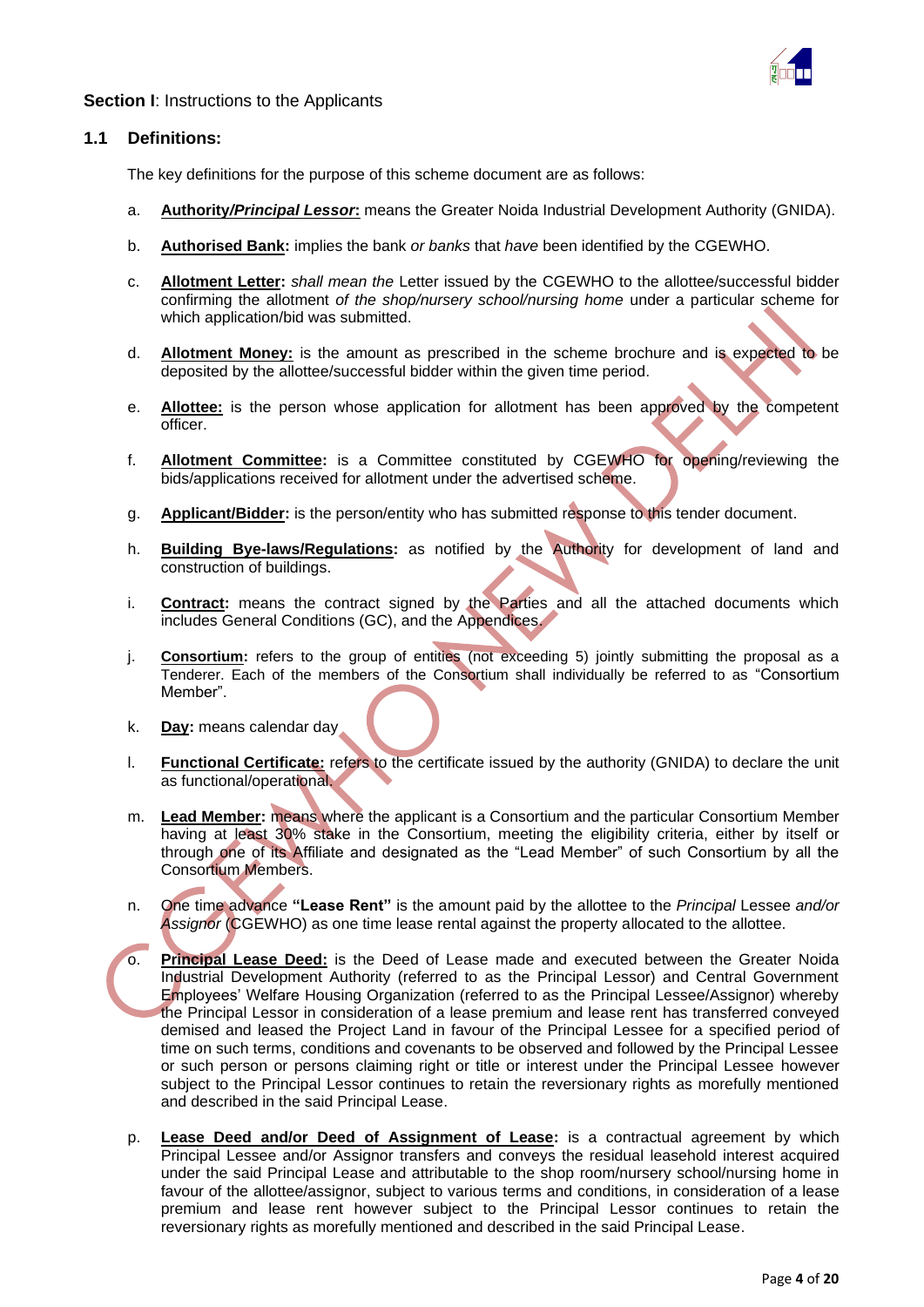

- q. **Principal Lessee and/or Assignor** shall mean and refer to CGEWHO.
- r. **Occupancy Certificate:** refers to the certificate issued by the Authority on completion of the building construction as per provisions of Building Regulations.
- s. **Reserve Price:** is the minimum price as determined by the CGEWHO for this scheme/property and would act as the base price at which the bidding starts.
- t. **Total Premium of the Shop/ Nursery School/ Nursing Home:** is the total amount payable to the CGEWHO calculated as the quoted bid-price per sqm. Multiplied by the total area of the particular property (GST and Taxes if any is over and above this premium and are not included in the definition of Total Premium).
- u. **Authorized Signatory:** Officer or representative vested (explicitly, implicitly, or through conduct) with the powers to commit the authorizing organization to a binding agreement [in case of company or trust or society].

#### **1.2 Eligibility Criteria**

- a. Any person having Indian Citizenship, trust, firm, HUF, company or registered co-operative society may submit bid for one or more than one shop/ Nursery School/ Nursing Home.
- b. In case of application on behalf of an individual he/she is required to submit self attested copy of Aadhar card, PAN card etc.
- c. A separate application shall be required to be submitted for each shop/ Nursery School/ Nursing Home.
- d. The applicant should be competent to submit the tender and enter into contract/ 18 years Age.

#### **1.3 How to apply & Acceptance of Bid**

- a. Interested parties will need to register and obtain user ID and password on the portal separately against each property for participation in the e-auction through online payment on or before the date (that is the last date of payment) as mentioned in CGEWHO's e-auction portal. Any payments received against a bid, after the date specified as the last date of payment mentioned in the CGEWHO's e-auction portal, such bids and/or applications for the purpose of the present e-auction shall be considered as invalid, void and/or cancelled and such payments received by CGEWHO would stand forfeited.
- b. It will be the sole and absolute responsibility of the bidder/participant to obtain a compatible computer terminal with internet connection to enable him/her to participate in e-bidding process. Ensuring internet connectivity at the bidder's end shall be the sole and absolute responsibility of the bidder. Any request/complaint regarding the connectivity of internet at the bidder's end will not be entertained in any form and shall not be the basis of cancellation of the bidding process.

c. Group of shops having the same floor, are likely to be put up for e-auction on a day. The Bidder is required to deposit Earnest Money separately for each of the advertised Shop-room/Nursery School/Nursing Home.

The CGEWHO may without assigning any reason withdraw any or all the sites from the eauction portal at any stage and is not bound to accept the highest bid or all bids even if they are above the reserve price.

- e. CGEWHO reserves the right to accept or reject any or all the bids or cancel/postpone the eauction without assigning any reason whatsoever.
- f. Bidding will not be permissible below the reserve price/allotment rate of the Shop/ Nursery School/ Nursing Home.
- g. If the bidding continues till the last 10 minutes of the scheduled/extended closing time of auction, in such case, the bidding time shall be automatically extended for further 10 minutes from the last Bid.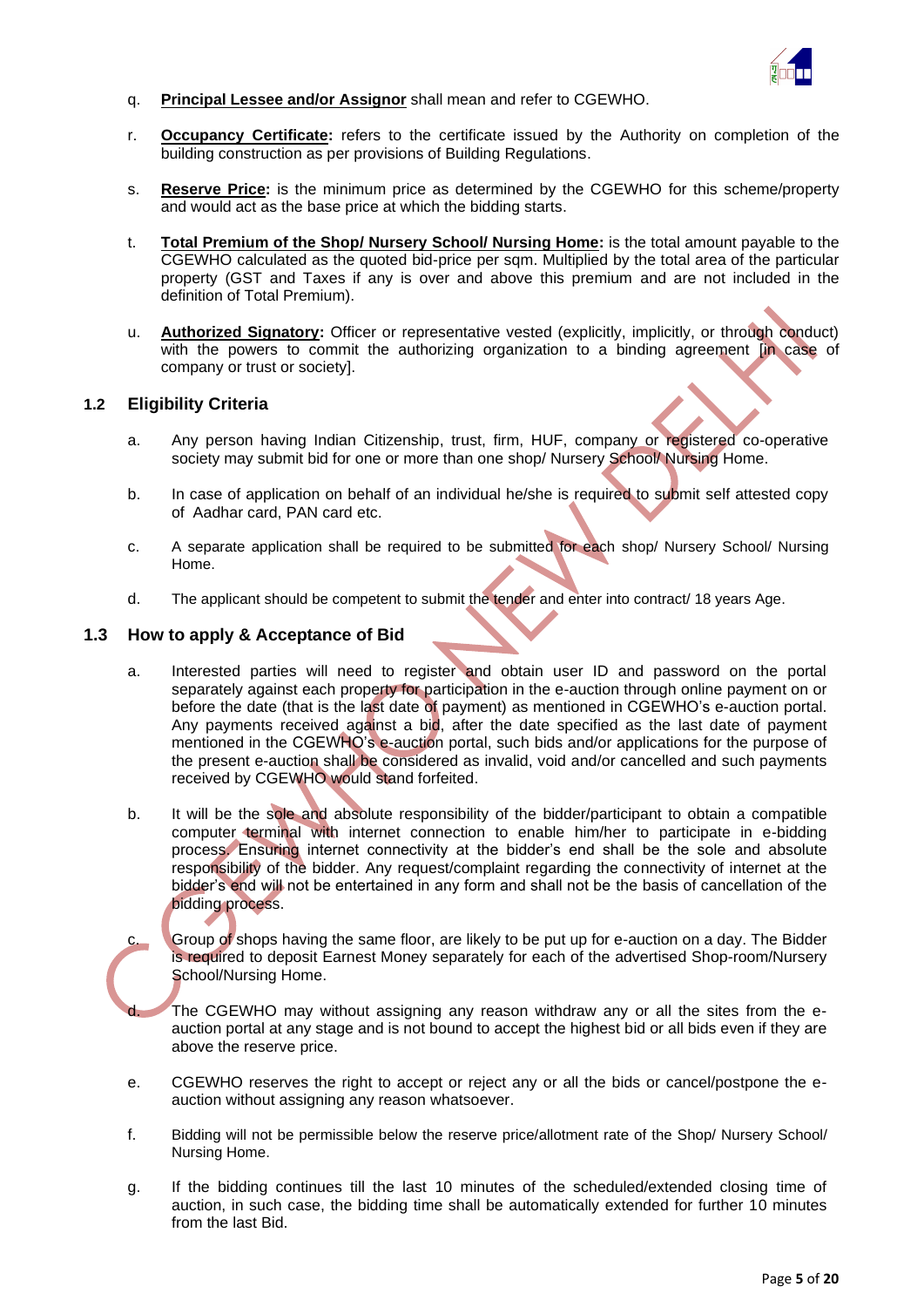- h. After registration by the allottee in the portal for the purpose of e-auction, the bidder shall proceed for login by using the registered User ID and Password. The bidder shall proceed to select the event he is interested in participating. The bidder would have to make payment of registration fee and the EMD through e payment gateway.
- i. Incomplete bid documents will not be considered as a valid bid and/or offer for the purpose of the eauction and infact the same shall be deemed as cancelled and/or terminated.
- j. The bidder/applicant cannot withdraw the offer/ bid once made.
- k. After verification of related documents uploaded by the highest bidder/applicant, allotment letter to the successful highest Bidder/Applicant will be issued by CGEWHO within thirty (30) days of the closure of auction.
- l. Portal for e-auction www.tenderwizard.com/CGEWHO can also be accessed through a link at CGEWHO website [www.cgewho.in](http://www.cgewho.in/) at the TENDER SECTION.
- m. Customer Care for technical support on registration, deposit of fees, e-auction etc. Phone: **Shri Mayank 08800115628 email: [mayank.s@etenderwizard.com](mailto:mayank.s@etenderwizard.com) , Mr Arijeet – 8800445981 email: [arijeet@etenderwizard.com](mailto:arijeet@etenderwizard.com) & Mr Rahul Kumar Singh- 8800107755 email: [rahulkumar880@etenderwizard.com](mailto:rahulkumar880@etenderwizard.com)**
- n. For further inquiries contact: Office of the CGEWHO, 6<sup>TH</sup> FLOOR, A WING, JANPATH BHAWAN, NEW DELHI - 110 001 between **10.00 A.M. to 05.00 P.M. Phone No. 7065044984 (Sh. Rajesh Katock) & 9610448011 (Sh. Rajeev Choudhry).**
- o. The CGEWHO may, without assigning any reason, add one or more Shop/Kiosks in the scheme and/or withdraw any one or all of the Shops/ Nursery School/ Nursing Homes from the scheme at any stage. The size of the Shops/ Nursery School/ Nursing Home may be increased or decreased.
- p. The CGEWHO may accept or reject any offer, including the highest bid or cancel the scheme, and its decision in this *regard* shall be final and binding on the bidders/applicants.
- q. There will be no correspondence on issues/grounds raised in Disqualified Bids.

#### **1.4 Language and Currency**

a. The document and all related correspondence for this scheme shall be in English language. The currency for the purpose of this scheme shall be Indian National Rupee (INR).

#### **1.5 Applicant's responsibility**

- a. It is deemed that before submitting the application, the Applicant has made complete and careful examination of the following:
	- The eligibility criteria and other information/requirements, as set forth in the Brochure

All other matters that may affect the Applicant's performance under the terms of this scheme including all risks, costs, liabilities and contingencies.

b. CGEWHO shall not be held liable or made responsible for any act of mistake or error or negligence committed by the Applicant.

#### **1.6 Documents required with Application Form**

a. Documents as per section 1.2, duly signed by the applicant on each page, should be enclosed with the application form for registration.

#### **1.7 Extension of time limit for deposit of Allotment money**

*a.* The Allottee shall be liable to make payment of such amount within such timeline as specified and mentioned in the said letter of allotment. BE IT MENTIONED HERE that no extension of time period will be allowed for the deposit of allotment money for any reason whatsoever. In case of default in payment such allotment money within the specified timeline, the letter of allotment will be deemed as cancelled, terminated and/or determined and the earnest money as paid will be forfeited by the CGEWHO.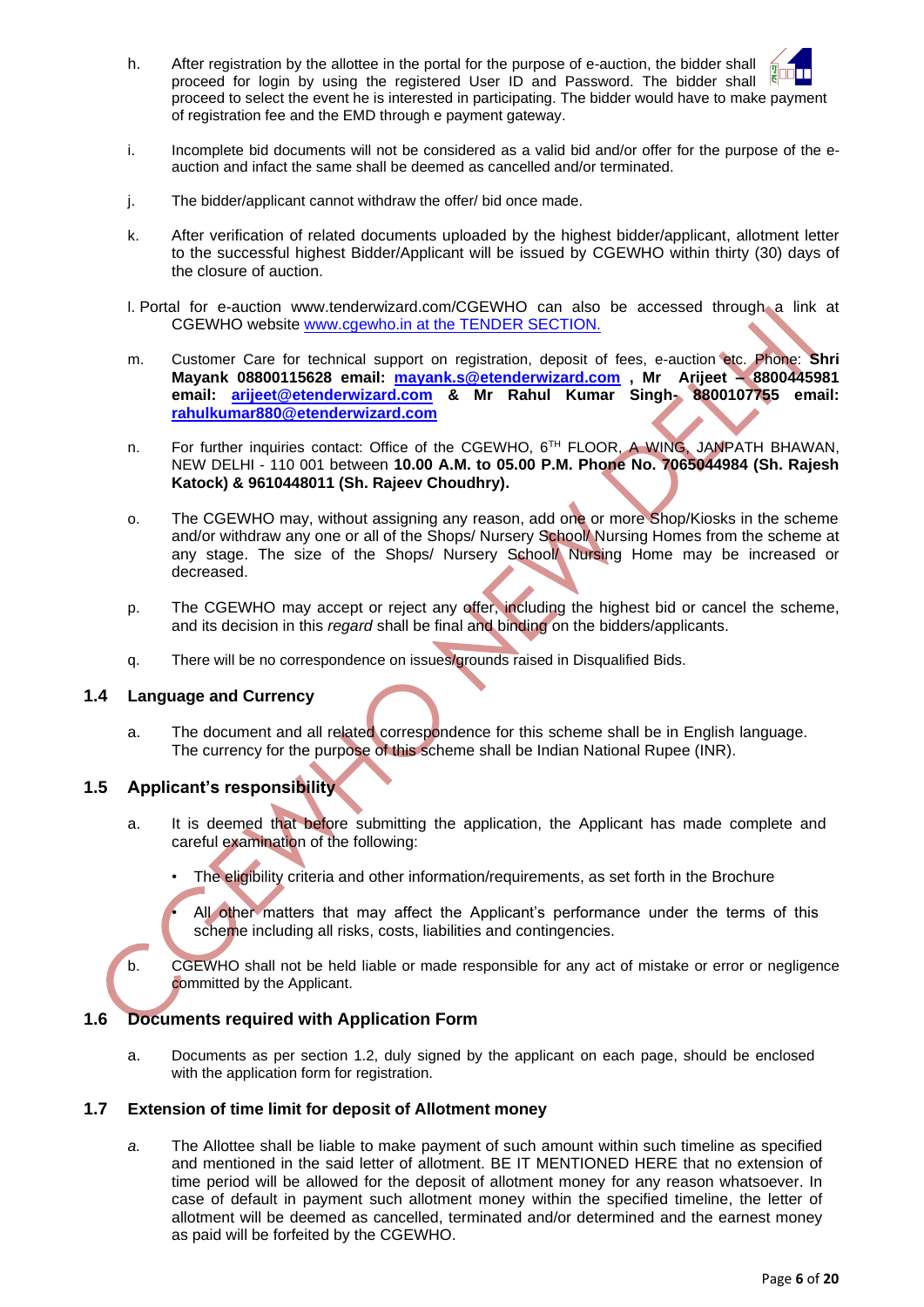### **1.8 Payment Options & Schedule**



- a. *Option 1:* The Allottee shall have the option to make payment of the entire amount payable as and by way of total lease premium together with the onetime lease rent in advance, in respect of the Shop room/ Nursery School/ Nursing Home within 45 days from the date of issue of the letter of allotment. In such case, 5% rebate will be allowed on the total lease premium as payable for the Shop room/ Nursery School/ Nursing Home. Be it mentioned here that possession of the Shop room/ Nursery School/ Nursing Home shall be handed over within 120 days to 150 days from the date of issuance of the letter of allotment provided always all amounts as payable under the letter of allotment has been duly paid and immediately after handover of such possession, the Deed of Assignment of Lease and/or Conveyance shall be executed in favour of the Allottee subject to the Allottee making payment of the requisite stamp duty, registration fees and other incidental charges.
- b. **Option 2:** Alternatively the Allottee shall have the option to make payment of 30% (thirty percent) of the entire amount payable as and by way of total lease premium together with the onetime lease rent in advance, in respect of the Shop room/ Nursery School/ Nursing Home within 60 days from the date of issue of the letter of allotment and the balance 70% (seventy percent) of the total lease premium shall have to be paid within 120 days from the date of issuing of the letter of allotment however in such case the Allottee will not be entitled to claim any rebate on the total lease premium or the onetime lease rent. Be it further mentioned here that possession of the Shop room/ Nursery School/ Nursing Home shall be handed over within 120 days to 150 days from the date of issuance of the letter of allotment provided always all amounts as payable under the letter of allotment has been duly paid and immediately after handover of such possession, the Deed of Assignment of Lease and/or Conveyance shall be executed in favour of the allottee subject to the Allottee making payment of the requisite stamp duty, registration fees and other incidental charges.
- c. The construction is in progress in the meantime and the possession of the said Shop rooms/Nursery School/ Nursing Home shall be delivered in favour of the respective Allottees within 120 days to 150 days from the date of the letter of allotment subject to the concerned Allottee making all requisite payments that shall be due and payable in terms of the said letter of allotment.

#### d. **Other Conditions**:

- i. The bidder has to give his option for the payment plan (**OPTION 1 OR OPTION 2**) along with the bid.
- ii. Payments in favour of CGEWHO can be made with any of the listed banks either by "Demand Drafts" or through Online Payment Gateway system.
- iii. **The Allottee shall be liable to pay stamp duty (Stamp duty calculation should also be verified from the concerned Sub - Registrar, Gautam Budh Nagar) for execution of the Lease Deed).**
- iv. After depositing the installment with the designated scheduled bank, the Allottee shall intimate the same to CGEWHO through a written intimation along with the copy of RTGS/NEFT of amount deposited or through an email.
- v. In case of default in making payment of installment money, the Allottee would be required to pay additional simple interest at a rate 10% p.a. for the defaulted period.
	- In cases of default in payment option No. 2 of the second and final installment, the allotment may be cancelled by the CGEWHO in its sole and absolute discretion subject to deduction of 15 percent of the total amount received so far in consonance with the payment plan as described in the letter of allotment and return the balance amount in favour of the Allottee, subject to termination and/or cancellation of the letter of allotment. However at the sole and absolute discretion of CGEWHO, in exceptional circumstances an extension of time for payment of installment may be granted by the CEO, CGEWHO for which Allottee shall pay default interest at a rate determined by the CEO, CGEWHO for the entire period of default.
- vii. The payment made by the Allottee will first be adjusted towards the additional interest & interest due, if any and thereafter the balance amount will be adjusted towards the premium due.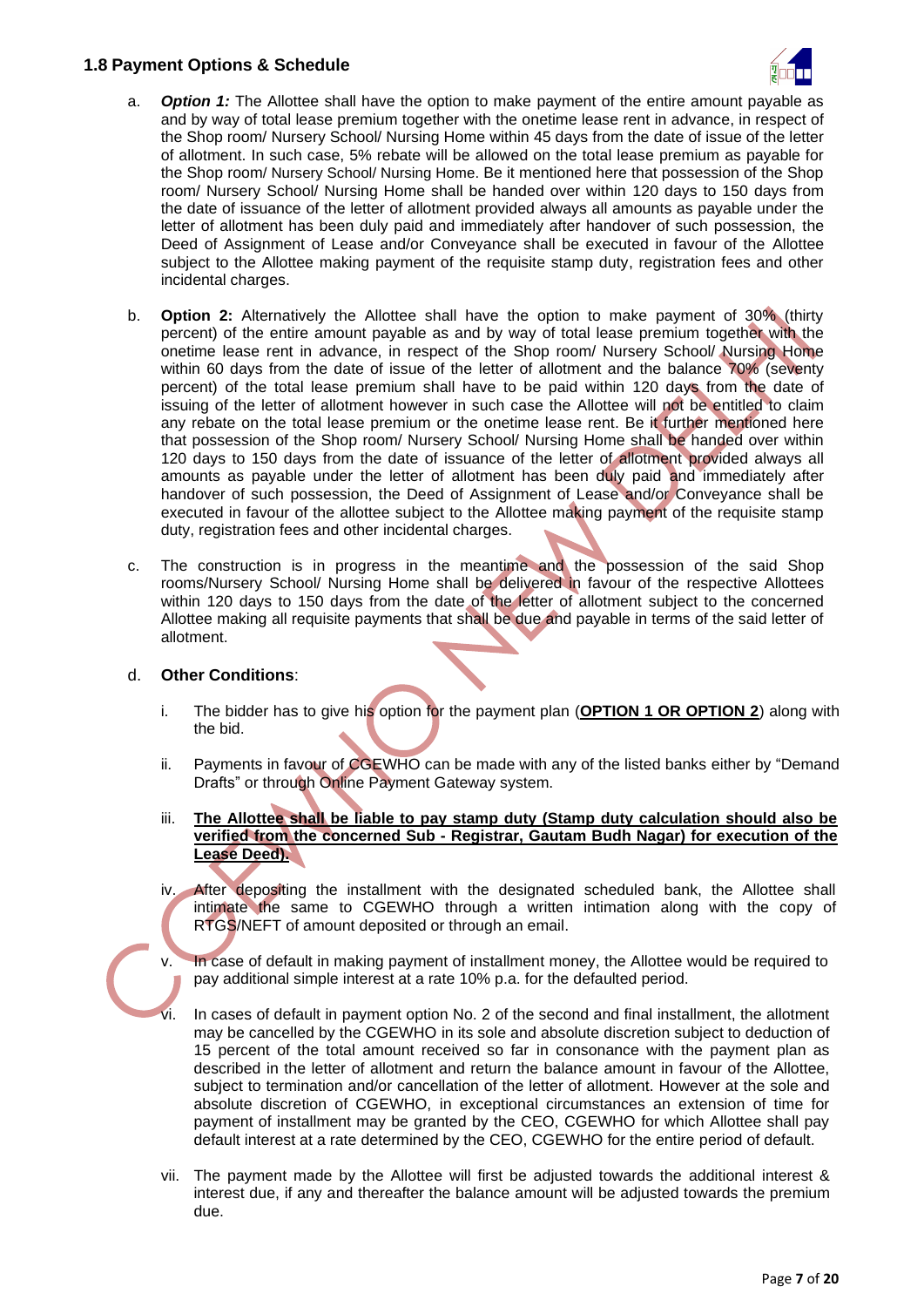viii. In case of any increase in the rate of land acquisition/land purchase cost/exgratia/No-litigation incentive to the farmers by order of the Court, by the Authority or by the State Government or by way of any settlement, the Allottee shall be bound to pay the additional amount proportionately as the cost of the land and all the terms and conditions prevalent at the time of allotment shall be applicable.

#### **1.9 Change in the name of Applicant**

a. Change in name of applicant shall not be allowed for individual applicants. In case of a Company/Firm applicants may change their name as per the provisions of the Companies Act and Partnership Act respectively. This change would be subject to policy of CGEWHO and payment of charges as decided by the Competent Authority.

### **1.10 Unsuccessful Applicants**

a. The earnest money of unsuccessful applicants shall be returned to them without interest.

## **Section II: General terms and conditions**

### **2.1 Principal Lease Deed & Subsequent Documentations**

- a. The right title and interest of the Project Land is vested in the Greater Noida Industrial Development Authority and by a Deed of Lease dated 16.07.2010 (hereinafter referred to as the said **Principal Lease Deed**), the Greater Noida Industrial Development Authority demised conveyed and leased all that the said Project Land unto and in favour of the said CGEWHO for a period of 90 years commencing from 16.07.2010 and coming to an end with the efflux of time on 31.07.2100 subject to payment of lease rent and together with a right to renew the lease for a further tenure of 90 years or more on such other terms and conditions morefully mentioned and recorded therein.
- b. Thus CGEWHO pursuant to acquiring leasehold interest in the said Project Land formulated the scheme for commercially exploiting the said Project Land by developing and/or constructing several buildings and/or structures for commercial purposes which would comprise of various areas dedicated for shopping arcades comprising of various shop rooms and showrooms and independent buildings for nursery schools and independent buildings for nursing home and each of such units and/or buildings are constructed upon the said Project Land in a manner which are capable of being held and enjoyed independent of each other.
- c. Under the provisions of the said Principal Lease Deed, CGEWHO is entitled to sublet, sublease, assign, transfer and/or convey the leasehold interest in the said shop rooms and/or nursery school and/or nursing home constructed on the Project Land in favour of the Allottees. Accordingly CGEWHO pursuant to causing completion of construction and on or before delivering of possession of the said shop rooms and/or nursery school and/or nursing home subject to the allottee having made all outstanding payments according to the payment plan morefully mentioned and described in the letter of allotment, shall execute and register the Deed of Assignment of Lease in favour of the intending allottee.

# **2.2 Execution of Deed of Assignment of Lease**

- CGEWHO shall cause the execution and registration of the Deed of Assignment of Lease in favour of the Allottee subject to the Allottee having paid all amounts due and payable in consonance with the payment plan morefully and particularly mentioned in the letter of allotment.
- b. The Allottee will be required to execute the Deed of Assignment of Lease of the Shop rooms/ Nursery School/ Nursing Home within thirty days from the date of issue of check list which shall be issued soon after the acknowledgement of full and final payment of all dues in accordance with the payment plan opted by the Allottee/Assignee. In cases of default in payment option No. 2 of the second and final installment, the allotment may be cancelled by the CGEWHO in its sole and absolute discretion subject to deduction 15% percent of the total amount of the bid consonance with the payment plan as described in the letter of allotment and return the balance amount in favour of the Allottee, subject to termination and/or cancellation of the letter of allotment. However at the sole and absolute discretion of CGEWHO, in exceptional circumstances an extension of time for payment of installment may be granted by the CEO, CGEWHO for which Allottee shall pay default interest at a rate determined by the CEO, CGEWHO for the entire period of default.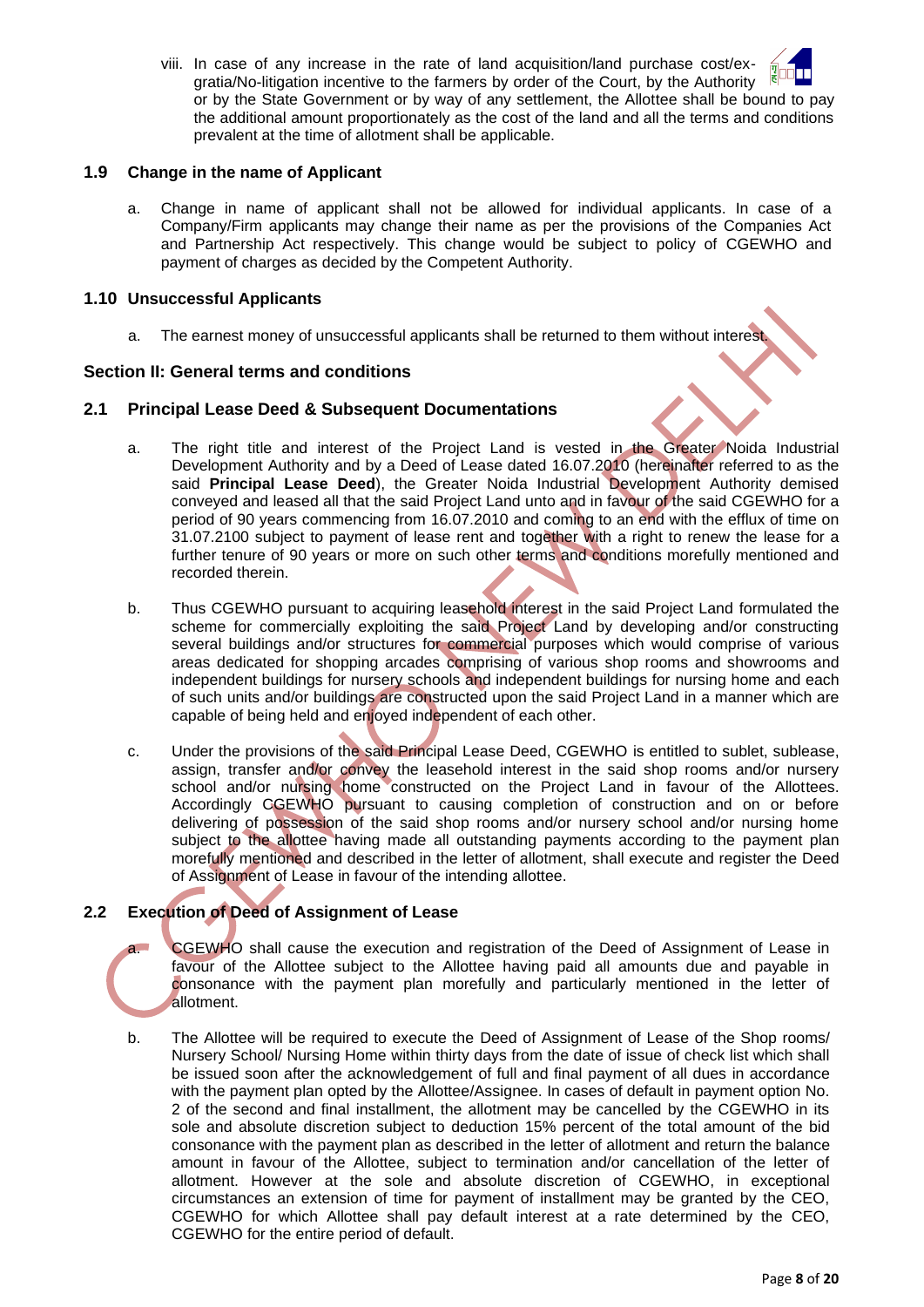c. However, in exceptional circumstances, the extension of time for the execution of the Deed of Assignment of Lease and taking over possession may be permitted as per the prevailing policy of CGEWHO at the time of submission of extension request letter by the Allottee and after payment of prescribed fees/charges. The current extension charges of CGWEHO for reference of the Applicant are as follows:

| SL.<br>No. | <b>Period of Delay</b> | <b>Description of Penal Interest</b>                                                                                                                                                                                                                           |
|------------|------------------------|----------------------------------------------------------------------------------------------------------------------------------------------------------------------------------------------------------------------------------------------------------------|
| 1.         | First 6 Months         | 1% of the total lease premium of the Shop Room/Nursery<br>School/ Nursing Home.                                                                                                                                                                                |
| 2.         | Second 6 Months        | Additional 2% of the total lease premium of the Shop<br>Room/Nursery School/ Nursing Home.                                                                                                                                                                     |
| 3.         | Third 6 Months         | Additional 4% of the total lease premium of the Shop<br>Room/Nursery School/ Nursing Home.                                                                                                                                                                     |
| 4.         | Fourth 6 Months        | Additional 8% of the total lease premium of the Shop<br>Room/Nursery School/ Nursing Home.                                                                                                                                                                     |
| 5.         | After that             | Additional 2% of total lease premium of the Shop Room/<br>Nursery School/ Nursing Home per month for a<br>maximum of one (1) year therefore, the maximum<br>extension given will be three (3) years. After this period<br>the allotment would stand cancelled. |

- d. **Documentation charges:** All cost and expenses of preparation, stamping and registering the legal documents and its copies and all other incidental expenses will be borne by the Allottee, who will be liable to pay the requisite stamp duty levied on such transfer or assignment of leasehold interest in a immovable property or any other duty or charge that may be levied by such competent authority empowered in this behalf.
- e. **Period of Lease:** The lease is for a period of 90 (Ninty) years, commencing from the 16<sup>th</sup> day of July 2010 (hereinafter referred to as the **Commencement Date**) and the lease shall come to an end with the efflux of time on or about the 31st day of July 2100 (hereinafter referred to as the **Term/Tenure**).

## 2.3 **Lease Rent**

a. The Allottee has to pay lease rent equivalent to **11 (Eleven)** years lease rent (i.e. 11 years @2.5% = 27.5% of the total lease premium of the Shop room/Nursery School/Nursing Home) as and by way of One Time Lease Rent unless the CGEWHO decided to withdraw this facility. On payment of One Time Lease Rent, no further annual lease rent would be required to be paid for the balance lease period and the Allottees shall have to pay such onetime lease rent in advance simultaneously with the payment of the lease premium in the manner as described the payment options.

# **2.4 Possession of the Shop /Nursery School/Nursing Home**

- Possession of the allotted shop room/ Nursery School/ Nursing Home will be handed over to the Allottee subject to the Allottee having made all payments in full and final towards the amount outstanding on account of total lease premium and the onetime lease rent to be paid in advance and such other deposits and charges morefully mentioned in the letter of allotment, on or before the execution of the Deed of Assignment of Lease.
- b. On the date of execution of the *Deed of Assignment of Lease* there should be no outstanding amount payable to the CGEWHO whether on account of installment towards the lease premium or any account head whatsoever.
- c. For the purpose of payment of Lease Rent and other statutory or scheme compliance, possession shall be deemed from the due date of execution of Deed of Assignment of Lease and not more than 60 days from the issuance of checklist. In case possession is not taken by Allottee within 30 days of execution of Deed of Assignment of Lease then a charge of INR10 per Sqm per day shall be payable by the Allottee/Assignee.

#### **2.5 Variation in actual area of allotted Shop / Nursery School/ Nursing Home**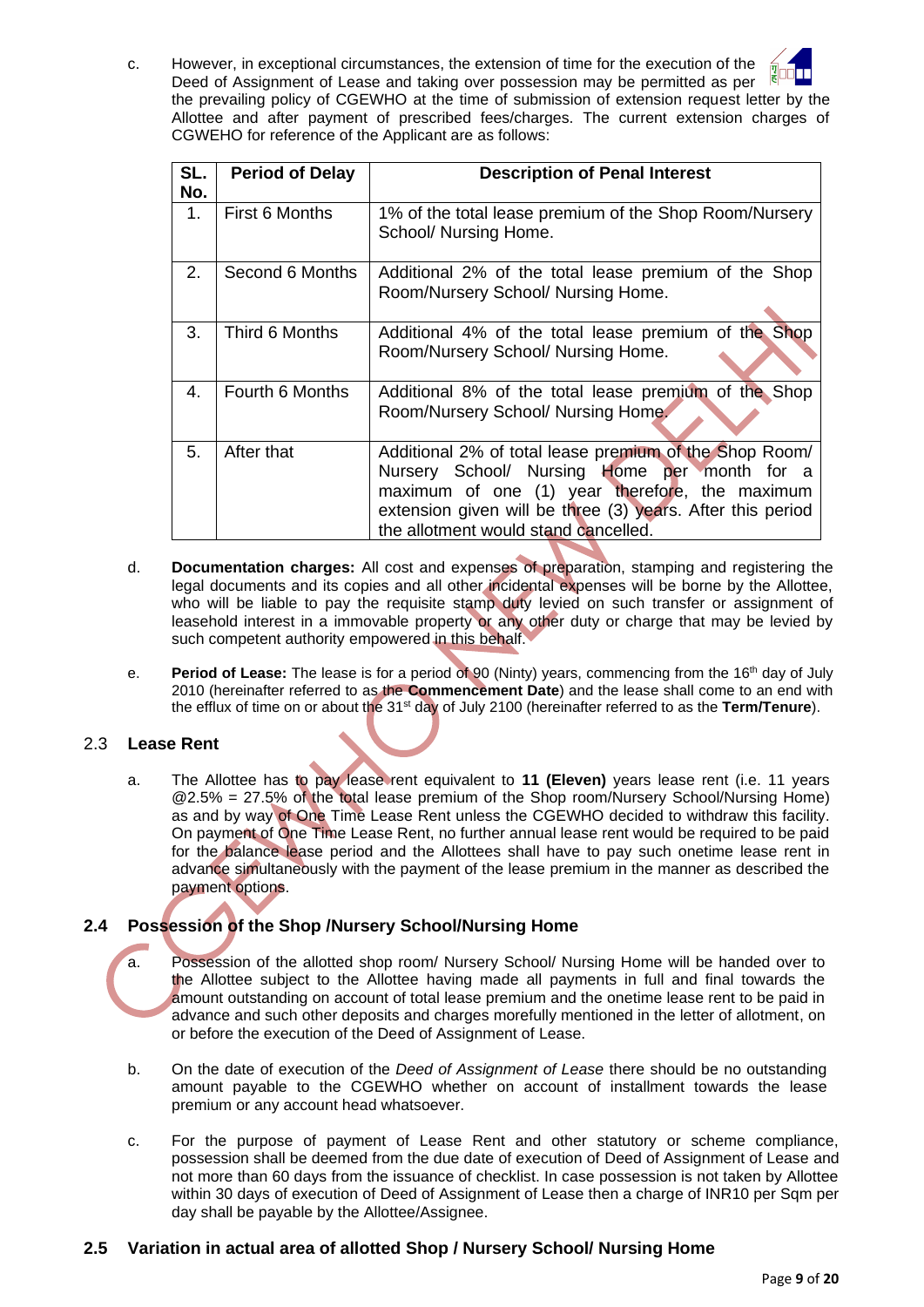

a. The area of the commercial Shop room/ Nursing Home/Nursery School stated in the brochure is approximate, the bidder whose bid is accepted, shall have to accept any variation, up to 10% either ways i.e. plus or minus, in the area of the commercial shop room/ Nursing Home/Nursery School, for which the bid has been offered. For the purpose of determination of the lease premium and the onetime lease rent of the commercial Shop room/ Nursery School/ Nursing Home will accordingly be calculated for exact actual area due to such variation in the area.

## **2.6 Basis of Transfer 'As is where is'**

a. The Shop room/ Nursing Home/Nursery School are offered for allotment on "as is where is basis" for the said term/tenure of lease expiring with the efflux of time on or about 31<sup>st</sup> July 2100 and starting from the commencement date simultaneously with execution and registration of the Deed of Assignment of Lease. On or before submission of the bid, the Allottee shall be responsible for causing appropriate due diligence and also causing necessary physical inspection of the property upto its fullest satisfaction. No claim whatsoever will be admissible on account of physical status of the land of the shop room/ Nursery School/ Nursing Home offered for allotments.

### **2.7 Maintenance of the Shop /Nursery School/Nursing Home**

- a. Each allottee will pay a sum equal to 1.5% of the aggregate of the total lease premium together with one time lease rent payable in advance of the shop room/nursery school/nursing home, at the time of final instalment, towards Interest Free Maintenance Fund to cover major capital works, unexpected emergencies and long-term repair costs outside the normal scope of the annual maintenance budget.
- b. The allottee(s) of shop room/nursery school/nursing home shall become member of the association formed out of owner(s)/allottee(s) of Kendriya Vihar Complex and will abide by the rules and regulations of the association who will administer the colony, to look after its maintenance, attend to common amenities/facilities and provide guidelines for civic standards.
- c. In addition to the price of the unit, the highest bidder/allottee shall pay maintenance charge for the price allotted/purchased by him/her at such final rate as may be determined and communicated with effect from the date of taking over possession. The amount of maintenance charges is payable in advance for each year and bidder is required to submit proof of payment of maintenance charges at the beginning of the year.
- d. In case of non-compliance of these terms or conditions and any other directions of CGEWHO, CGEWHO shall have the right to impose such penalty as it may consider just and/or proper.

#### **2.8 Mortgage**

a. Mortgage permission may be allowed by the CGEWHO as per the prevailing policy of the CGEWHO at the time of submission of Mortgage permission request letter by the Allottee/Assignee and after payment of prescribed fees/charges.

# **2.9 Misuse, Additions, Alterations, etc.**

- a. The Allottee shall not use the Shop / Nursery School/ Nursing Home for any purpose other than that for which it has been allotted/leased. In case of any violation or breach of the above conditions, the lease and/or assignment shall become liable to be determined, terminated and/or cancelled by CGEWHO and CGEWHO shall be entitled to initiate appropriate proceedings causing cancellation of the assignment of lease and repossess the said Shop room/ Nursery School/ Nursing Home and all such amounts paid by the Allottee by way of lease premium and onetime lease rent or such deposits and maintenance charges would stand forfeited.
- b. The Allottee/Assignee will not be entitled to make any structural alteration or additions to the said Shop room/ Nursery School/ Nursing Home or erect or permit to be erected any structure on the said Shop Nursery School/ Nursing Home without the prior written permission of the CGEWHO and in case of any deviation or breach of such terms of the sanctioned plan in that event such Allottee/Assignee on receipt of notice shall become liable to rectify or correct such breach by restoring the structure in consonance with the sanctioned plan. In the event if the breach continues and the Allottee/Assignee fails to cure the same, in that event the Assignor/CGEWHO shall be entitled to terminate the lease and repossess the said Shop room/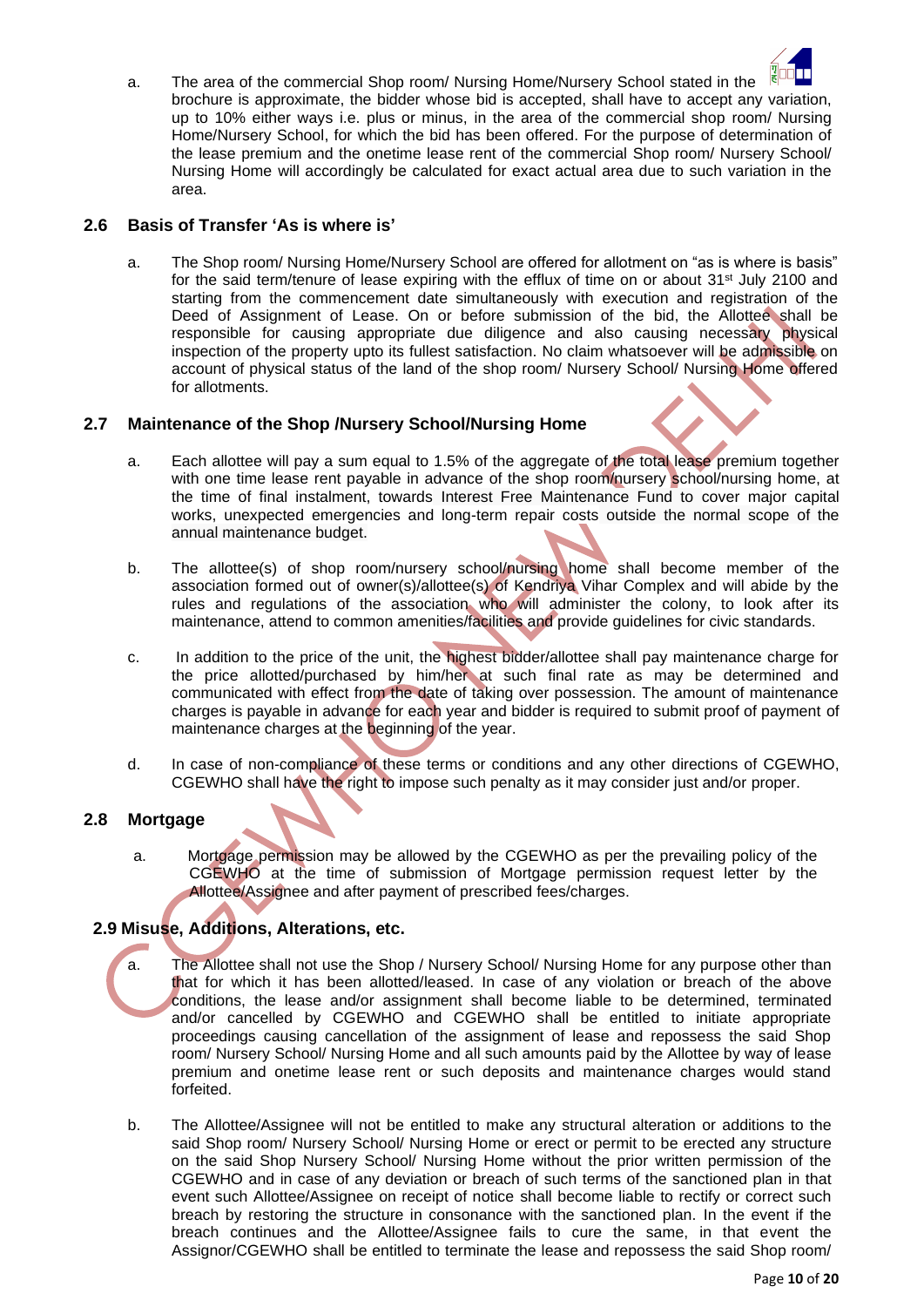Nursery School/ Nursing Home and upon such termination all amounts received by way of lease premium and/or onetime lease rent in advance would stand forfeited in favour of CGEWHO.



#### **2.10 Indemnity**

a. Assignee/Allottee hereby undertakes to indemnify and hold harmless the CGEWHO/Assignor, its officials, employees, personnel, directors, representatives, against any costs, claims, demands, penalties, losses or damages whatsoever that may be occasioned as a result of breach of the terms and conditions, warranties, covenants and obligations contained in the Deed of Assignment of Lease by the Assignee/Allottee. Without affecting the generality of the above, all liability for loss to third parties caused by the activities of the Assignee on the said Shop room/ Nursery School/Nursing Home or in relation to this Deed of Assignment of Lease shall be the responsibility of the Assignee/Allottee and the CGEWHO/Assignor shall have no liability whatsoever in this regard. The Assignee/Allottee agrees to indemnify and keep indemnified saved and harmless the said CGEWHO/Assignor from all actions, losses, claims, damages or any other like nature the CGEWHO/Assignor may suffer from claims filed against the CGEWHO/Assignor by such third parties arising out of loss caused to such third party due to the commercial activities carried out by the Assignee/Allottee on the Shop room/ Nursery School/Nursing Home and/ or in relation to the Deed of Assignment of Lease.

### **2.11 Liability to Pay Taxes**

a. The Allottee will be liable to pay all rates, taxes, charges, user fee and assessment of every description imposed by the GNIDA or any other organization empowered in this behalf, in respect of the Shop room/ Nursery School/Nursing Home whether such charges are imposed on the Shop room/ Nursery School/ Nursing Home or on the building constructed thereon, from time to time, which becomes payable subsequent for allotment.

### **2.12 Overriding Power over Dormant Properties**

a. CGEWHO reserves the right to all mines, minerals, coals, washing gold, earth oils, quarries in or under the Shop room/ Nursery School/ Nursing Home and full right and power at any time to do all acts and things which may be necessary or expedient for the purpose of searching for, working and obtaining, removing and enjoying the same without providing or leaving any vertical support for the surface of the Shop room/ Nursery School/ Nursing Home or for the structure time being standing thereon, provided that, the CGEWHO shall make reasonable compensation to the Allottee for all damages directly occasioned by exercise of the rights hereby reserved. The decision of the CEO of CGEWHO on the amount of such compensation will be final and binding on the Applicant.

#### **2.13 Consequences of Misrepresentation**

a. If the allotment is found to be obtained on the basis of any act of misrepresentation, concealment, suppression of any material facts by the Applicant/ Allottee, in that event such allotment of Shop room/Nursery School/Nursing Home shall become liable to be cancelled and/or terminated and if such revelation of the act of misrepresentation, concealment or suppression comes to the notice of CGEWHO after registration of the Deed of Assignment of Lease, in that event such lease shall become liable to be cancelled and/or terminated and/or determined and CGEWHO shall become entitled to repossess such Shop room/ Nursery School/ Nursing Home, as the case may be and in addition thereto the entire consideration money deposited by the Allottee/Assignee in terms with the letter of allotment, shall be forfeited and the Allottee/Assignee shall become liable to be prosecuted for such illegal act of misrepresentation, concealment, suppression of material facts.

#### **2.14 Cancellation of Deed of Assignment of Lease**

- a. In addition to the other specific clauses relating to cancellation/determination, CGEWHO, will be free to exercise its right of cancellation/ determination of the allotment/ the Deed of Assignment of Lease of commercial Shop room/ Nursery School/ Nursing Home in the following circumstances:
	- i. Allotment having been obtained through misrepresentation, by suppression of material facts, false statement and/or fraud
	- ii. Any violation or breach of the directions issued or of the rules and regulations framed by CGEWHO or by any other statutory body or authority.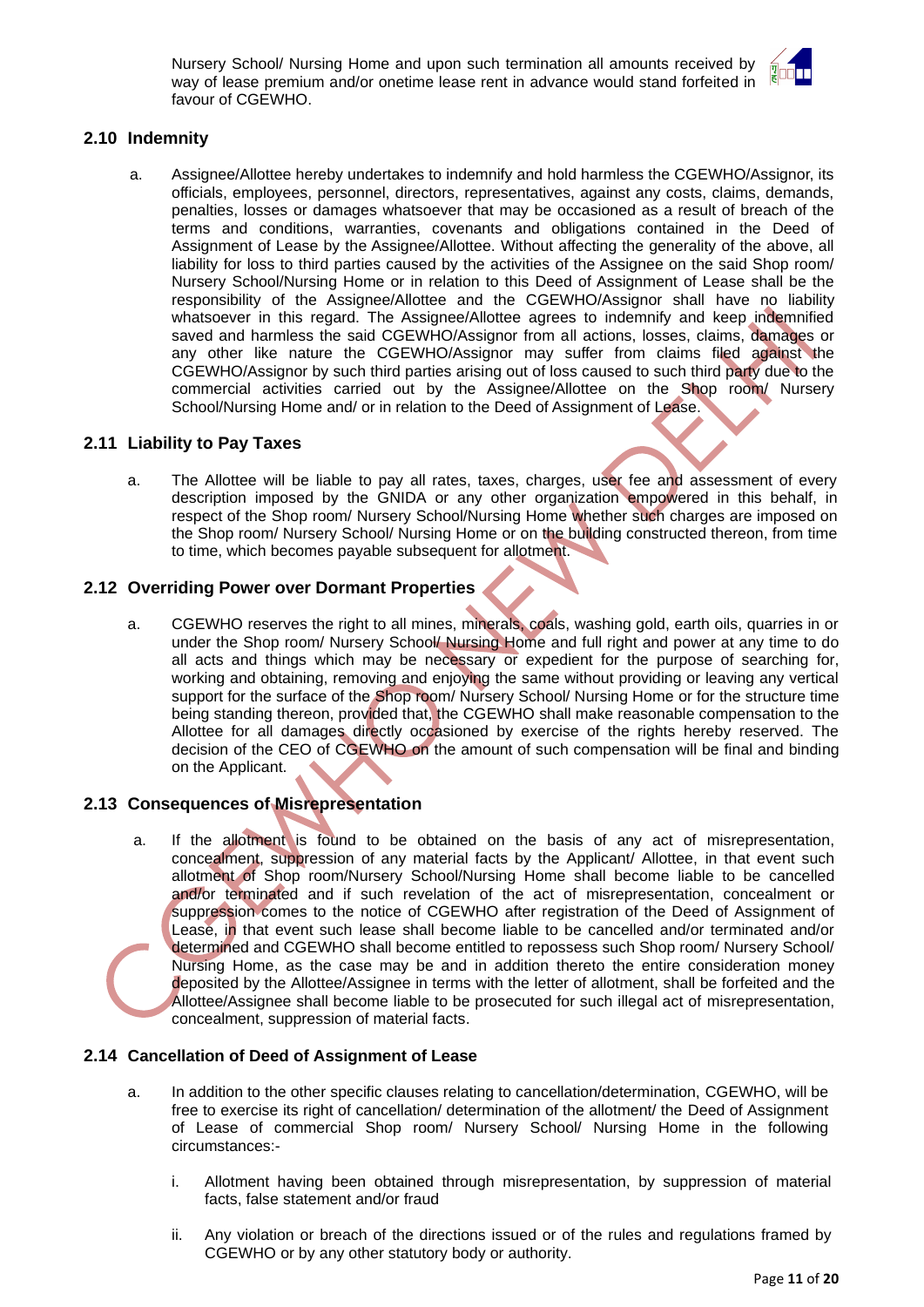

- iii. In case of default on the part of the Applicant/ Allottee or any breach/violation of the terms and conditions of the bid, allotment, lease and/or non-deposit of the allotment amount, instalments or any other dues.
- b. If the allotment is cancelled on the grounds mentioned in Clause 2.14 (a) (i) above, the entire amount deposited by the Bidder/Allottee/Assignee till the date of cancellation/determination, shall be forfeited by CGEWHO and the Allottee/Assignee as a penal consequence will not be entitled to claim and refund whatsoever of such amounts paid or deposited with CGEWHO in respect of such allotment.
- c. If the allotment is cancelled on the grounds mentioned in Clause 2.14 (a) (iii) above, 30% of the total premium or total premium deposited (whichever is less) together with lease rent, interest, extension charges shall be forfeited in favour of CGEWHO. Balance amount, if any, after forfeiting the amount as indicated above, will be refunded without interest and no separate notice shall be given in this regard. Possession of the Shop/ Kiosk, along with the structures, if any, thereon, shall be resumed in favour of CGEWHO and the Allottee/Assignee shall not be entitled to claim any compensation for the same.
- c. After forfeiture of the amount as stated above, possession of the Shop room/ Nursery School/ Nursing Home will be resumed by CGEWHO, and the Applicant/Allottee will have no right to claim any compensation thereon.

#### **2.15 Letter of Allotment**

The letter of allotment as defined hereinbefore is a letter issued by CGEWHO in favour of an applicant or a bidder recording the fact of confirmation of an allotment of a Shop room/ Nursery School/ Nursing Home under the particular scheme in which the applicant or bidder has applied. BE IT MENTIONED HERE that such letter of allotment is merely an expression of interest and the same does not go on to create any right or title or interest whatsoever in favour of the Allottee in respect of such Shop room/ Nursery School/ Nursing Home UNLESS EXCEPT when the Parties have acted in compliance of all the terms and conditions as recorded in the said letter of allotment that is such right shall only be deemed to have been created subject to fulfillment of all the terms and conditions contained in the letter of allotment. BE IT NOTED here that non-fulfillment of a single term or condition may render or lead to the termination of cancellation of the said letter of allotment without any right being created in favour of the Allottee in relation to the said Shop room/ Nursery School/ Nursing Home save and except, if at all, any right that is created shall only be limited to refund of such amount or amounts paid by the Allottee in terms of the said letter of allotment.

#### **2.16 Functional**

- a. The Allottee/Assignee shall have to obtain functional certificate from the CGEWHO within six months from the due date of issue of checklist.
- b. The Allottee/Assignee shall have to make the Commercial Shop room/ Nursery School/ Nursing Home functional certificate within the period as stipulated herein. Any two of the following documents would be required in proof of commercial shop room/ Nursery School/ Nursing Home become functional:
	- 1. Electric Meter Sealing Certificate and Electricity Consumption Bill.
	- 2. Telephone Bill/Demand note payment certificate by Telephone agency.
	- 3. Trade Tax Registration Certificate.
	- 4. Shop and Establishment Registration Certificate.

Out of the above documents, certified copies of Electric Meter Sealing Certificate issued by concerned Electricity Department and electric consumption bills are compulsory for declaring a, commercial unit functional. Date of issue of Electric Meter Sealing Certificate/ Trade Tax Certificate/ Registration Certificate under shop Establishment Act, whichever is earlier, shall be considered the date of functional of a commercial establishment. An Affidavit duly notarized on a stamp paper of Rs. 10/- declaring the date of commercial establishment functional (in original) is also compulsory.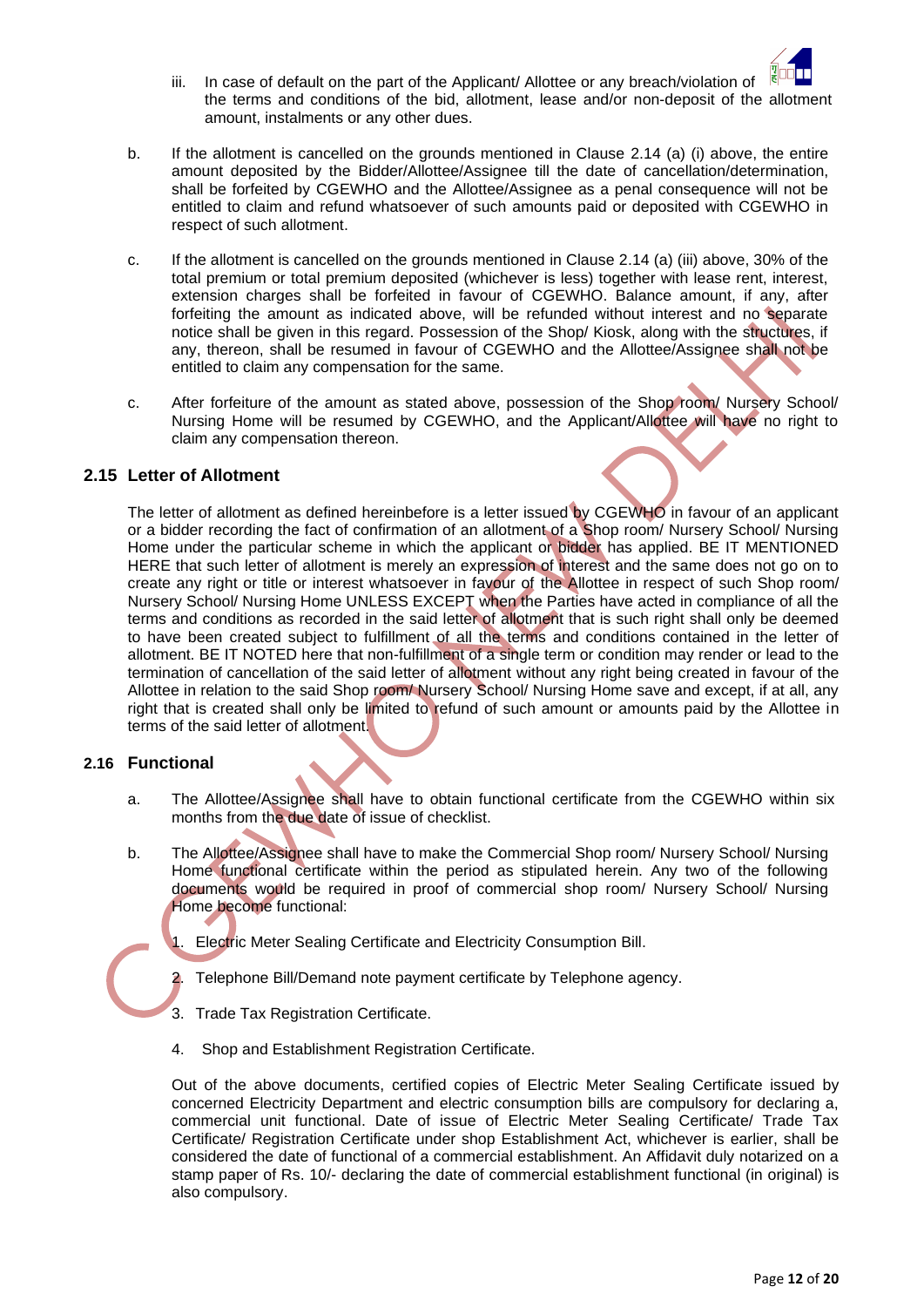- c. In case of failure to comply with the above-mentioned condition, the allotment/lease shall be liable to be cancelled and the amount deposited till the date of cancellation shall be forfeited in favour of the CGEWHO and the Allottee shall have no right to claim compensation thereof.
- d. Applicants who do not have a firm commitment to make the allotted commercial establishment functional within the time limits prescribed above are advised not to avail the allotment.

#### **2.17Other Clauses**

- a. The CGEWHO reserves the right to make such amendments, additions, deletions and alterations in the terms and conditions of allotment, lease, Building Regulations as it finds expedient and such amendments, addition, deletion and alterations shall be binding on the Allottee in the public interest.
- b. If due force majeures/unavoidable circumstances the possession of Shops/ Nursery School/ Nursing Home is not handed over to the Allottee, the full amount deposited by the Allottee would be refunded along with the simple interest @ 4%per Annum for the period of deposit exceeding one year.
- c. If due to force majeures/unavoidable circumstances, the CGEWHO is unable to allot the Shop/ Kiosk, the earnest money deposited by applicant would be refunded. However, no interest on the deposits will be paid to the applicant.
- d. In case there is any change of reserve price of allotment from any order of honorable High Court/Supreme Court or Government of Uttar Pradesh, the Allottee/ Assignee and his / her / their successor shall be responsible to bear the additional cost. The decision shall be final and binding on the Allottee/ Assignee and his / her / their successor.
- e. CGEWHO will monitor the implementation of the project. Applicants who do not have a firm commitment to implement the project within the time limits prescribed are advised not to avail the allotment.
- f. The Allottee and his/her/their successors shall abide by the provisions of the U.P. Industrial Area Development Act 1976 (U.P. Act No. 6 of 1976) and such rules, regulations or directions as are issued there under from time to time.
- g. Any dispute between the Principal Lessor/GNIDA and/or the Assignor/CGEWHO and/or the Allottee/Assignee shall be subject to the territorial jurisdiction of Civil Courts at Gautam Budh Nagar or the High Court at Allahabad.
- h. The allotment and subsequent transfer shall have to be accepted by the Allottee/Assignee on **'as is where is basis'**. The Allottee is advised to visit the site before submission of application form/interview for allotment.
- i. Provisions related to the fire safety, environmental clearance, NGT directives shall be maintained by the Allottee/ or its association.
- j. For all disputes on any issue pertaining to allotment/lease, the jurisdiction of disputes will be the District Court, Gautam Budh Nagar/Delhi and/or the High Court of Judicature at Delhi.
- k. The Allottee will not be entitled to assign transfer or create a third party right on the letter of allotment issued in its favour until such time the final Deed of Assignment of Lease is executed or registered, failing which as a penal consequence CGEWHO shall be entitled to forfeit all amount or amounts deposited in terms of the said Letter of Allotment.
- l. CGEWHO in larger public interest has the Authority to take back the possession of the land/ building by making payment at the prevailing rate after giving the Allottee/Assignee an opportunity of being heard. However, the decision of the CEO of CGEWHO shall be final and binding on the Allottee/ Assignee.
- m. The terms and conditions as mentioned in the present brochure shall supersede and merge into the letter of allotment and subsequent to the execution and registration of the Deed of Assignment of Lease all the terms and conditions of the brochure and the letter of allotment shall stand superseded and merged into the Deed of Assignment of Lease and the Deed of Assignment of Lease shall prevail over all the previous documents executed.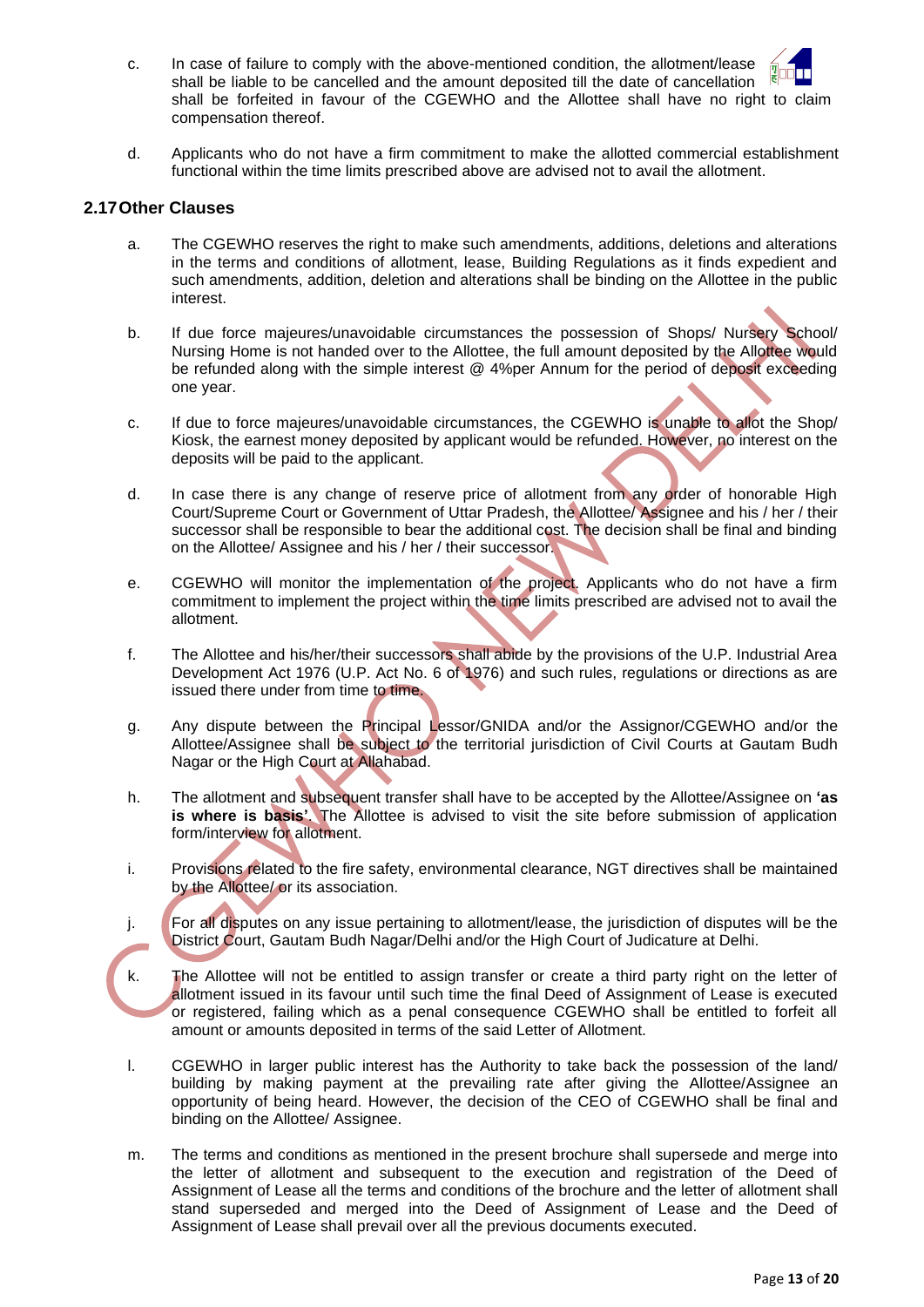# Annexures – Technical forms



#### **Application form**

(To be submitted in duplicate)

**3.1 Form Sl.No.** 

| To,<br>The Chief Executive Officer,<br><b>Central Govt Employees Welfare</b><br>Housing Organisation [CGEWHO]<br>6 <sup>th</sup> Floor, 'A' Wing,<br><b>JANPATH BHAWAN,</b><br>New Delhi-110 001 |                                                      | <b>SELF-ATTESTTED</b><br><b>PHOTOGRAPH</b> |  |  |  |  |  |  |  |  |  |
|--------------------------------------------------------------------------------------------------------------------------------------------------------------------------------------------------|------------------------------------------------------|--------------------------------------------|--|--|--|--|--|--|--|--|--|
|                                                                                                                                                                                                  |                                                      |                                            |  |  |  |  |  |  |  |  |  |
| <b>Subject: Application for allotment of</b><br>(insert the type of Shops/ Nursery School/ Nursing Home to be allotted)                                                                          |                                                      |                                            |  |  |  |  |  |  |  |  |  |
|                                                                                                                                                                                                  |                                                      |                                            |  |  |  |  |  |  |  |  |  |
| Dear Sir / Madam,                                                                                                                                                                                |                                                      |                                            |  |  |  |  |  |  |  |  |  |
| I/We hereby submit my/our application form for allotment of                                                                                                                                      |                                                      | <i>(insert the type)</i>                   |  |  |  |  |  |  |  |  |  |
| of Shops/ Nursery School/ Nursing Home to be allotted) Shops/ Nursery School/ Nursing                                                                                                            |                                                      |                                            |  |  |  |  |  |  |  |  |  |
| Home                                                                                                                                                                                             | to                                                   | establish                                  |  |  |  |  |  |  |  |  |  |
|                                                                                                                                                                                                  |                                                      |                                            |  |  |  |  |  |  |  |  |  |
| Sq.mt.<br>on an area of                                                                                                                                                                          |                                                      |                                            |  |  |  |  |  |  |  |  |  |
|                                                                                                                                                                                                  |                                                      |                                            |  |  |  |  |  |  |  |  |  |
| I/We hereby agree to pay allotment money / installments / Lease Rent etc. as per payment<br>plan and Rates/premium of allotment hereinafter mentioned in the Data Sheet and General              |                                                      |                                            |  |  |  |  |  |  |  |  |  |
| Terms and Conditions.                                                                                                                                                                            |                                                      |                                            |  |  |  |  |  |  |  |  |  |
|                                                                                                                                                                                                  |                                                      |                                            |  |  |  |  |  |  |  |  |  |
| I/We are enclosing herewith the following documents:                                                                                                                                             |                                                      |                                            |  |  |  |  |  |  |  |  |  |
|                                                                                                                                                                                                  |                                                      |                                            |  |  |  |  |  |  |  |  |  |
| Certificate of authorization in favor of Shri/Smt./Ms.<br>a)                                                                                                                                     |                                                      |                                            |  |  |  |  |  |  |  |  |  |
| S/O/D/O                                                                                                                                                                                          |                                                      | who is signing as (status)                 |  |  |  |  |  |  |  |  |  |
| on behalf M/s                                                                                                                                                                                    |                                                      |                                            |  |  |  |  |  |  |  |  |  |
| (Name<br><b>of</b><br>the                                                                                                                                                                        | Applicant<br>constituted/registered<br>$\mathcal{E}$ | under                                      |  |  |  |  |  |  |  |  |  |
|                                                                                                                                                                                                  |                                                      |                                            |  |  |  |  |  |  |  |  |  |

b) This entire document, including all terms and conditions is enclosed herewith which will be duly signed by the authorised signatory upon submission as acceptance of the terms and conditions of the allotment.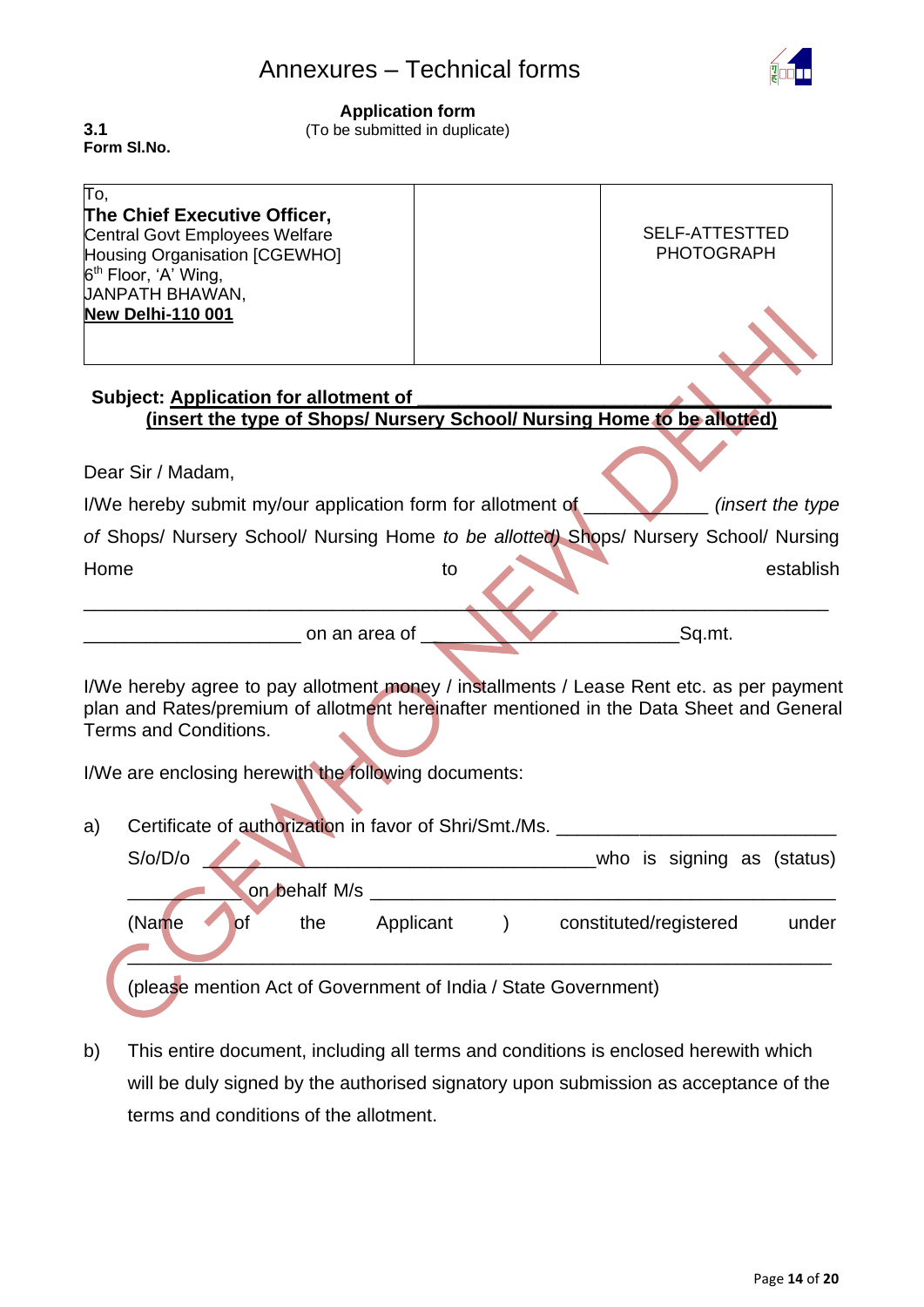

c) Refund Account Details (For the purpose of refund or earnest money of unsuccessful applicants) Name of Bank & Branch \_\_\_\_\_\_\_\_\_\_\_\_\_\_\_\_\_\_\_\_\_\_\_\_\_\_\_\_\_\_\_\_\_\_\_\_\_\_

Original form will be duly filled and signed by the applicant and submitted along with a self-attested photocopy of the complete document.

\_\_\_\_\_\_\_\_\_\_\_\_\_\_\_\_\_\_\_\_\_\_\_\_\_\_\_\_\_\_\_\_\_\_\_\_\_\_\_\_\_\_\_\_\_\_\_\_\_\_\_\_\_\_\_\_\_\_\_\_\_\_\_\_\_\_\_

| Date __________________________ |                                                |
|---------------------------------|------------------------------------------------|
| <b>Address of Applicant</b>     |                                                |
|                                 |                                                |
| Phone : ____________________    |                                                |
| Fax : _______________________   |                                                |
|                                 |                                                |
|                                 | Signature of Applicant or Authorized signatory |
|                                 | [in case of company or trust or society]       |
|                                 | Stamp of with name & designation               |
|                                 | [in case of company or trust or society]       |
|                                 |                                                |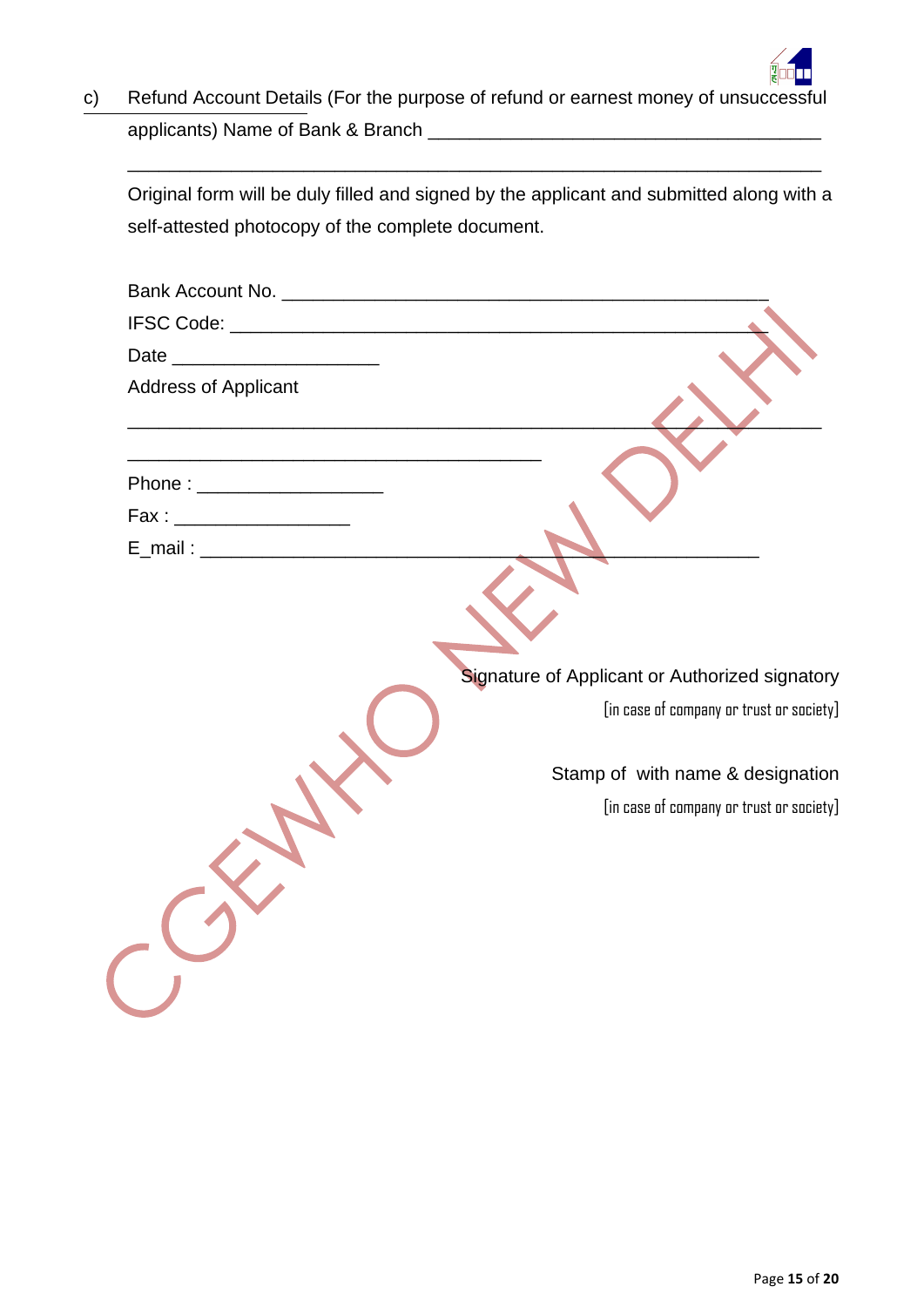## **3.2 Format for affidavit**



(To be furnished on non-judicial stamp paper of Rs.100/- duly attested by notary public, by the sole Applicant or by Each Member in case of Consortium).

**Ref.: Application of \_\_\_\_\_\_\_\_\_\_\_\_\_\_\_\_\_\_\_\_\_\_\_\_\_\_\_\_\_\_\_\_\_\_\_\_\_\_\_\_\_\_\_\_\_\_\_\_\_\_** *(insert the type of Shops/ Nursery School/ Nursing Hometo be allotted)* **Shops/ Nursery School/ Nursing Home in Greater Noida Industrial Development Authority Area.**

- 1. I, the undersigned, do hereby certify that all the statement made in our Application, including in various Annexures & Formats, are true and correct and nothing has been concealed.
- 2. The undersigned hereby authorize(s) and request(s) any bank, person, firm or corporation to furnish pertinent information deemed necessary and requested by CGEWHO to verify this statement or regarding my (our) competence and general reputation.

Signature of applicant or Authorised signatory

[in case of company or trust or society] Stamp of with name and designation

[in case of company or trust or society]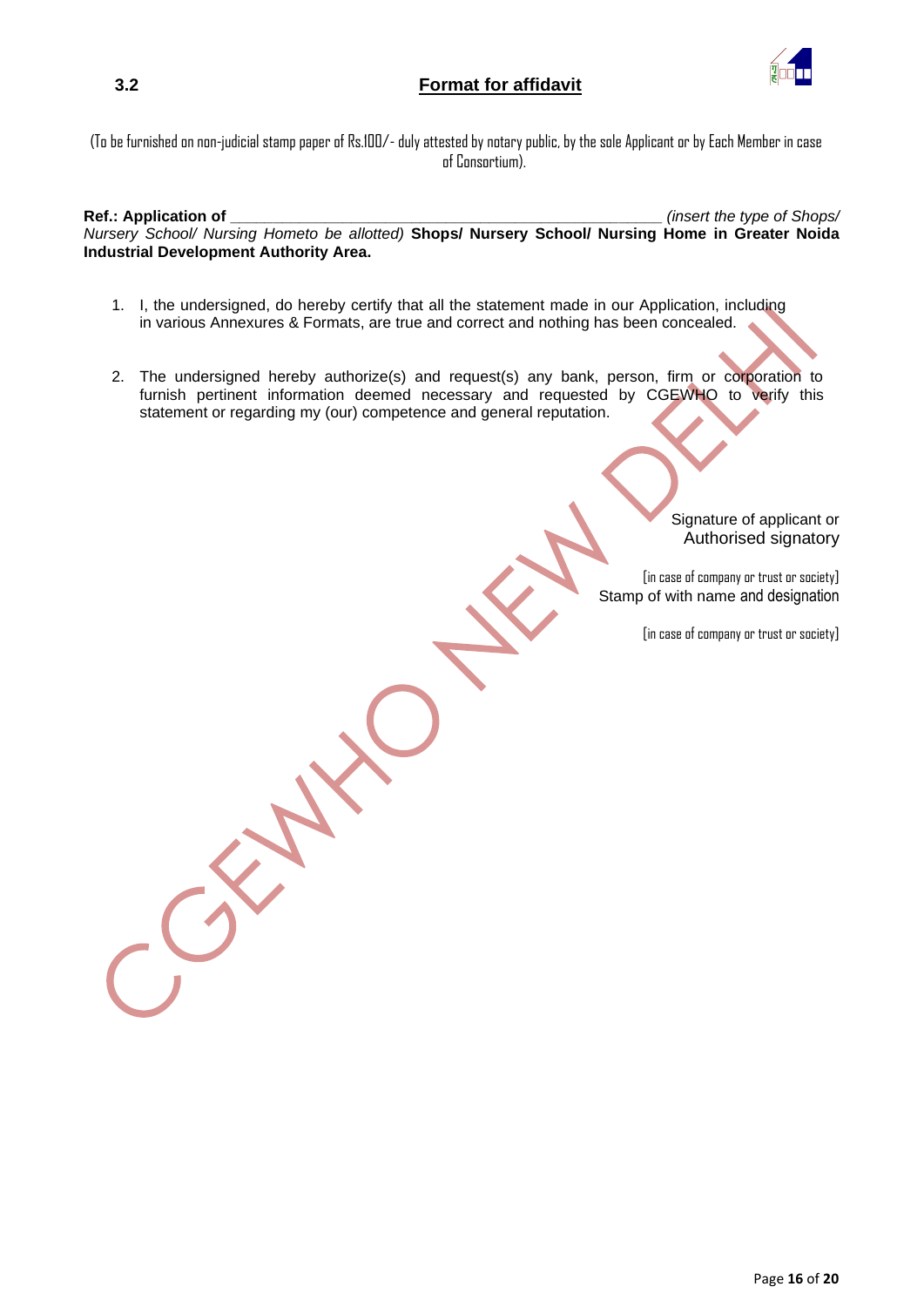

|                |                                                          |                     |                                                                 |                                                 | <b>COMMERCIAL SHOPS - GROUND FLOOR</b> |                                  |                                                             |  |  |  |  |
|----------------|----------------------------------------------------------|---------------------|-----------------------------------------------------------------|-------------------------------------------------|----------------------------------------|----------------------------------|-------------------------------------------------------------|--|--|--|--|
| Shop No.       | Area of Shop<br>(Sq Mtr)<br>Carpet<br><b>SBA</b><br>Area |                     | <b>Processing Fee</b><br>(in Rs)<br>(Non<br><b>Refundable</b> ) | Total<br>Reserve<br>Price of<br>Shop<br>(in Rs) | <b>EMD</b><br>(in Rs)<br>[Refundable]  | Incremen<br>tal Value<br>(in Rs) | Car Parking<br>inclusive of<br>Reserve<br>Price<br>[in Nos] |  |  |  |  |
| 1-Corner       | 15.97                                                    | 31.12               | <b>NIL</b>                                                      | 3000000                                         | 300000                                 | 30000                            | 1                                                           |  |  |  |  |
| $\overline{2}$ | 15.14                                                    | 29.51               | <b>NIL</b>                                                      | 2700000                                         | 270000                                 | 27000                            | 1                                                           |  |  |  |  |
| 3              | 15.14                                                    | 29.51               | <b>NIL</b>                                                      | 2700000                                         | 270000                                 | 27000                            | 1                                                           |  |  |  |  |
| 4              | 15.14                                                    | 29.51               | <b>NIL</b>                                                      | 2700000                                         | 270000                                 | 27000                            | 1                                                           |  |  |  |  |
| 5              | 15.14                                                    | 29.51               | <b>NIL</b>                                                      | 2700000                                         | 270000                                 | 27000                            | N                                                           |  |  |  |  |
| 6              | 15.14                                                    | 29.51               | <b>NIL</b>                                                      | 2700000                                         | 270000                                 | 27000                            |                                                             |  |  |  |  |
| $\overline{7}$ | 15.14                                                    | 29.51               | <b>NIL</b>                                                      | 2700000                                         | 270000                                 | 27000                            | $\mathbf{1}$                                                |  |  |  |  |
| 8-Corner       | 15.97                                                    | 31.12               | <b>NIL</b>                                                      | 3000000                                         | 300000                                 | 30000                            | $\overline{1}$                                              |  |  |  |  |
| 9-Corner       | 19.89                                                    | <b>NIL</b><br>38.77 |                                                                 | 3500000                                         | 350000                                 | 35000                            | $\overline{1}$                                              |  |  |  |  |
| 10             | 18.86<br>36.76                                           |                     | <b>NIL</b>                                                      | 3200000                                         | 320000                                 | 32000                            | 1                                                           |  |  |  |  |
| 11             | 18.86                                                    | 36.76               | <b>NIL</b>                                                      | 3200000                                         | 320000                                 | 32000                            | 1                                                           |  |  |  |  |
| 12             | 18.86                                                    | 36.76               | <b>NIL</b>                                                      | 3200000                                         | 320000                                 | 32000                            | $\overline{1}$                                              |  |  |  |  |
| 13             | 18.86                                                    | 36.76               | <b>NIL</b>                                                      | 3200000                                         | 320000                                 | 32000                            | $\overline{1}$                                              |  |  |  |  |
| 14             | 18.86                                                    | 36.76               | <b>NIL</b>                                                      | 3200000                                         | 320000                                 | 32000                            | $\overline{1}$                                              |  |  |  |  |
| 15             | 18.86                                                    | 36.76               | <b>NIL</b>                                                      | 3200000                                         | 320000                                 | 32000                            | 1                                                           |  |  |  |  |
| 16-Corner      | 19.89                                                    | 38.77               | <b>NIL</b>                                                      | 3800000                                         | 380000                                 | 38000                            | $\overline{1}$                                              |  |  |  |  |
| 17-Corner      | 14.09                                                    | 27.46               | <b>NIL</b>                                                      | 2700000                                         | 270000                                 | 27000                            | 1                                                           |  |  |  |  |
| 18-Corner      | 14.09                                                    | 27.46               | <b>NIL</b>                                                      | 2700000                                         | 270000                                 | 27000                            | $\overline{1}$                                              |  |  |  |  |
| 19             | 19.41                                                    | 37.82               | <b>NIL</b>                                                      | 3500000                                         | 350000                                 | 35000                            | $\overline{1}$                                              |  |  |  |  |
| 20             | 19.41                                                    | 37.82               | <b>NIL</b>                                                      | 3500000                                         | 350000                                 | 35000                            | $\overline{1}$                                              |  |  |  |  |
| 21             | 19.41                                                    | 37.82               | NIL.                                                            | 3500000                                         | 350000                                 | 35000                            | 1                                                           |  |  |  |  |
| 22             | 19.41                                                    | 37.82               | NIL                                                             | 3500000                                         | 350000                                 | 35000                            | 1                                                           |  |  |  |  |
| 23             | 19.41                                                    | 37.82               | <b>NIL</b>                                                      | 3500000                                         | 350000                                 | 35000                            | 1                                                           |  |  |  |  |
| 24             | 19.41                                                    | 37,82               | <b>NIL</b>                                                      | 3500000                                         | 350000                                 | 35000                            | $\mathbf{1}$                                                |  |  |  |  |
| 25-Corner      | 14.09                                                    | 27.46               | <b>NIL</b>                                                      | 2700000                                         | 270000                                 | 27000                            | 1                                                           |  |  |  |  |
| 26 Corner      | 14.09                                                    | 27.46               | <b>NIL</b>                                                      | 2700000                                         | 270000                                 | 27000                            | $\overline{1}$                                              |  |  |  |  |
|                | <b>Total</b>                                             | 874.89              |                                                                 | 80500000                                        |                                        |                                  | 26                                                          |  |  |  |  |

**NB :** One Time Lease Rent equivalent to **11 (Eleven)** years lease rent (**i.e. 11 years @2.5% = 27.5%** of total lease premium or bidded price will be extra. Besides, a sum equal to **1.5% of** the total lease premium or bidded price together with one time lease rent payable in advance at the time of final instalment towards **Interest Free Maintenance Fund** before handing over the Shop room/Nursery School/Nursing Home.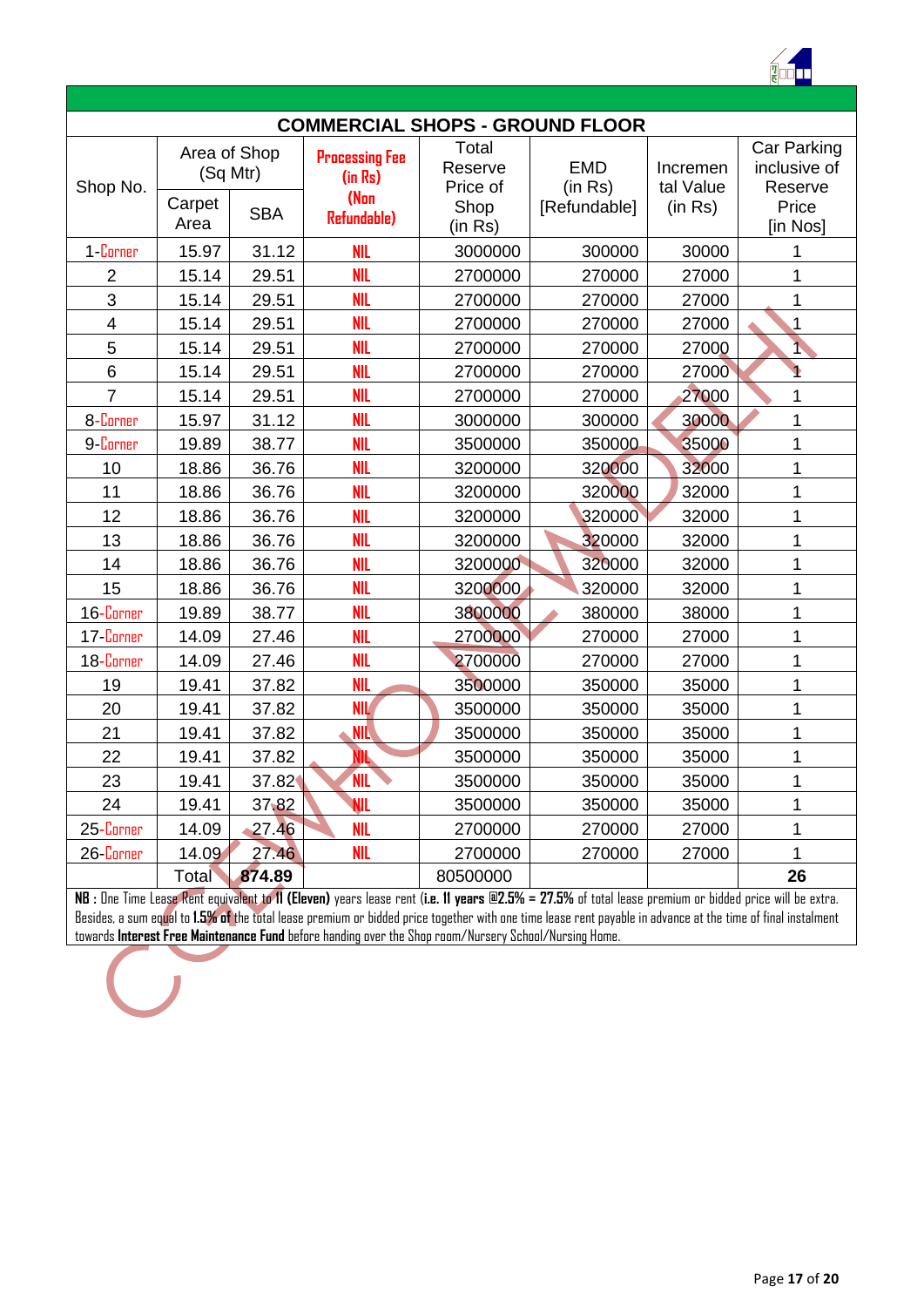

|                |                 |                          |                                | <b>COMMERCIAL SHOPS - FIRST FLOOR</b>                                                                                                                  |                             |                  |                                    |  |  |  |  |  |
|----------------|-----------------|--------------------------|--------------------------------|--------------------------------------------------------------------------------------------------------------------------------------------------------|-----------------------------|------------------|------------------------------------|--|--|--|--|--|
|                |                 | Area of Shop<br>(Sq Mtr) | <b>Processing</b><br>Fee       | Total<br>Reserve                                                                                                                                       |                             | Incremental      | Car<br>Parking<br>inclusive        |  |  |  |  |  |
| Shop No.       | Carpet<br>Area  | <b>SBA</b>               | (in Rs)<br>[Non<br>Refundable] | Price of<br>Shop<br>(in Rs)                                                                                                                            | EMD (in Rs)<br>[Refundable] | Value<br>(in Rs) | of<br>Reserve<br>Price<br>(in Nos) |  |  |  |  |  |
| 1-Corner       | 72.87           | 107.52                   | <b>NIL</b>                     | 7500000                                                                                                                                                | 750000                      | 75000            | 4                                  |  |  |  |  |  |
| $\overline{2}$ | 38.81           | 57.27                    | <b>NIL</b>                     | 4000000                                                                                                                                                | 400000                      | 40000            | $\mathbf{V}^2$                     |  |  |  |  |  |
| 3              | 38.81<br>57.27  |                          | <b>NIL</b>                     | 4000000                                                                                                                                                | 400000                      | 40000            | $2^{\circ}$                        |  |  |  |  |  |
| 4              | 38.81           | 57.27                    | <b>NIL</b>                     | 4000000                                                                                                                                                | 400000                      | 40000            | $\overline{2}$                     |  |  |  |  |  |
| 5-Corner       | 72.87           | 107.52                   | <b>NIL</b>                     | 7500000                                                                                                                                                | 750000                      | 75000            | 4                                  |  |  |  |  |  |
| 6-Corner       | 24.7            | 36.45                    | <b>NIL</b>                     | 2600000                                                                                                                                                | 260000                      | 26000            | 1                                  |  |  |  |  |  |
| 7              | 24.05           | 35.48                    | <b>NIL</b>                     | 2500000                                                                                                                                                | 250000                      | 25000            | 1                                  |  |  |  |  |  |
| 8              | 24.05           | 35.48                    | <b>NIL</b>                     | 2500000                                                                                                                                                | 250000                      | 25000            | 1                                  |  |  |  |  |  |
| 9              | 24.7            | 36.45                    | <b>NIL</b>                     | 2600000                                                                                                                                                | 260000                      | 26000            | 1                                  |  |  |  |  |  |
| 10 Corner      | 70.16           | 103.52                   | <b>NIL</b>                     | 7200000                                                                                                                                                | 720000                      | 72000            | 4                                  |  |  |  |  |  |
| 11             | 46.48           | 68.57                    | <b>NIL</b>                     | 4800000                                                                                                                                                | 480000                      | 48000            | $\overline{2}$                     |  |  |  |  |  |
| 12             | 46.48           | 68.57                    | <b>NIL</b>                     | 4800000                                                                                                                                                | 480000                      | 48000            | $\overline{2}$                     |  |  |  |  |  |
| 13-Corner      | 70.16<br>103.52 |                          | <b>NIL</b>                     | 7200000                                                                                                                                                | 720000                      | 72000            | 4                                  |  |  |  |  |  |
|                | Total           | 874.89                   |                                | 61200000                                                                                                                                               |                             |                  | 30                                 |  |  |  |  |  |
|                |                 |                          |                                | NB : One Time Lease Rent equivalent to 11 (Eleven) years lease rent (i.e. 11 years @2.5% = 27.5% of total lease premium or bidded price will be extra. |                             |                  |                                    |  |  |  |  |  |

Besides, a sum equal to **1.5% of** the total lease premium or bidded price together with one time lease rent payable in advance at the time of final instalment towards **Interest Free Maintenance Fund** before handing over the Shop room/Nursery School/Nursing Home.

Control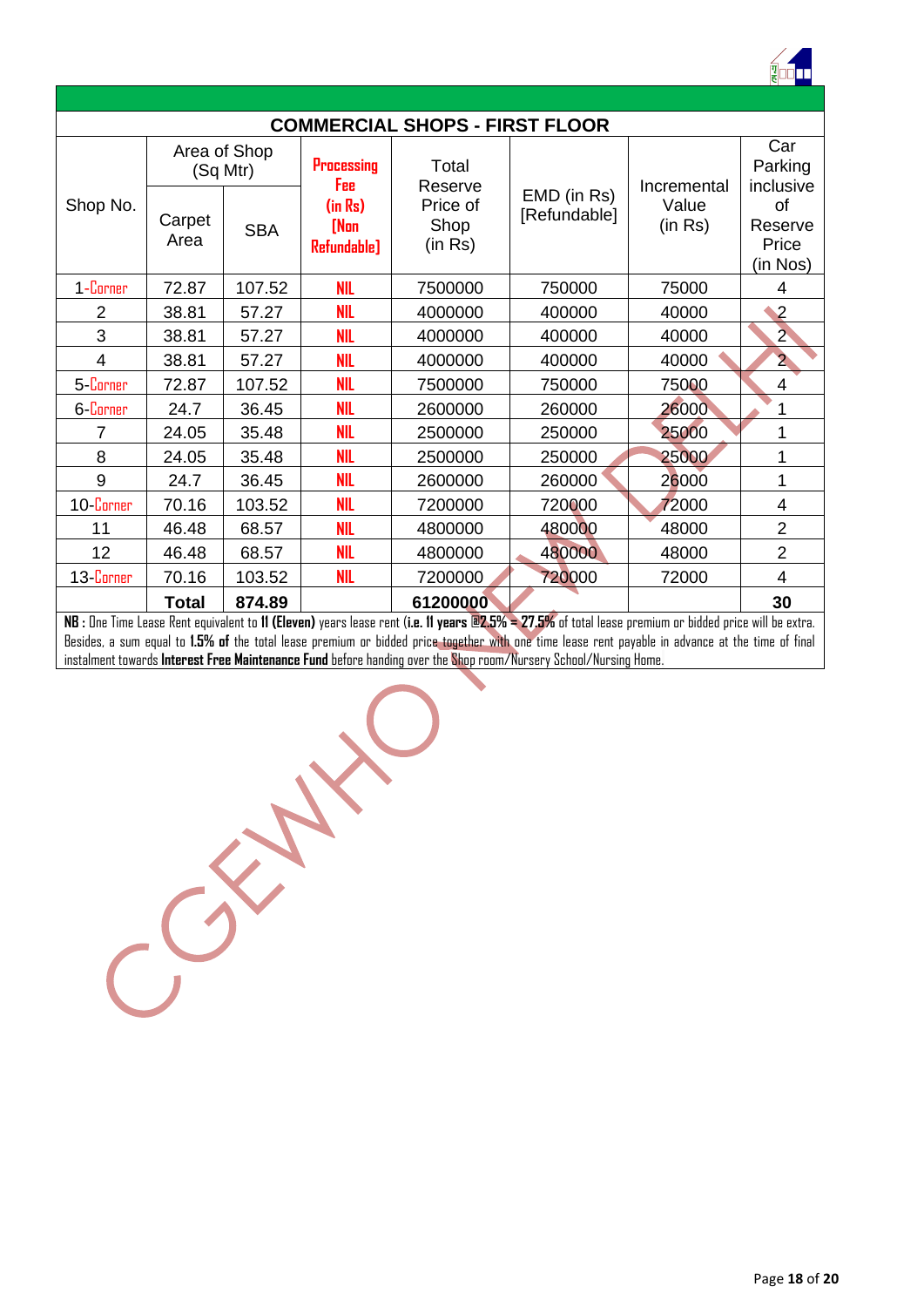

|             |                          |            |                                | <b>COMMERCIAL SHOPS - SECOND FLOOR</b> |                         |                    |                                    |  |  |  |  |  |
|-------------|--------------------------|------------|--------------------------------|----------------------------------------|-------------------------|--------------------|------------------------------------|--|--|--|--|--|
|             | Area of Shop<br>(Sq Mtr) |            | <b>Processing</b><br>Fee       | <b>Total Reserve</b>                   | EMD (in                 | Incrementa         | Car<br>Parking<br>inclusive        |  |  |  |  |  |
| Shop<br>No. | Carpet<br>Area           | <b>SBA</b> | (in Rs)<br>[Non<br>Refundable] | Price of Shop<br>(in Rs)               | Rs)<br>[Refundabl<br>e] | I Value<br>(in Rs) | οf<br>Reserve<br>Price<br>(in Nos) |  |  |  |  |  |
| 1-Corner    | 72.87                    | 104.56     | <b>NIL</b>                     | 5600000                                | 560000                  | 56000              | 4                                  |  |  |  |  |  |
| 2           | 38.81                    | 55.69      | <b>NIL</b>                     | 3000000                                | 300000                  | 30000              | $\overline{2}$                     |  |  |  |  |  |
| 3           | 38.81                    | 55.69      | <b>NIL</b>                     | 3000000                                | 300000                  | 30000              | $\overline{2}$                     |  |  |  |  |  |
| 4           | 38.81                    | 55.69      | <b>NIL</b>                     | 3000000                                | 300000                  | 30000              | $\overline{2}$                     |  |  |  |  |  |
| 5-Corner    | 72.87                    | 104.56     | <b>NIL</b>                     | 5600000                                | 560000                  | 56000              | 4                                  |  |  |  |  |  |
| 6-Corner    | 104.54                   | 149.99     | <b>NIL</b>                     | 8100000                                | 810000                  | 81000              | 5                                  |  |  |  |  |  |
| 7           | 69.25                    | 99.36      | <b>NIL</b>                     | 5400000                                | 540000                  | 54000              | 4                                  |  |  |  |  |  |
| 8           | 69.25                    | 99.36      | <b>NIL</b>                     | 5400000                                | 540000                  | 54000              | 4                                  |  |  |  |  |  |
| 9-Corner    | 104.54<br>149.99         |            | <b>NIL</b>                     | 8100000                                | 810000                  | 81000              | 5                                  |  |  |  |  |  |
|             | <b>Total</b>             | 874.89     |                                | 47200000                               |                         |                    | 32                                 |  |  |  |  |  |

**NB :** One Time Lease Rent equivalent to **11 (Eleven)** years lease rent (**i.e. 11 years @2.5% = 27.5%** of total lease premium or bidded price will be extra. Besides, a sum equal to **1.5% of** the total lease premium or bidded price together with one time lease rent payable in advance at the time of final instalment towards **Interest Free Maintenance Fund** before handing over the Shop room/Nursery School/Nursing Home.

CONNE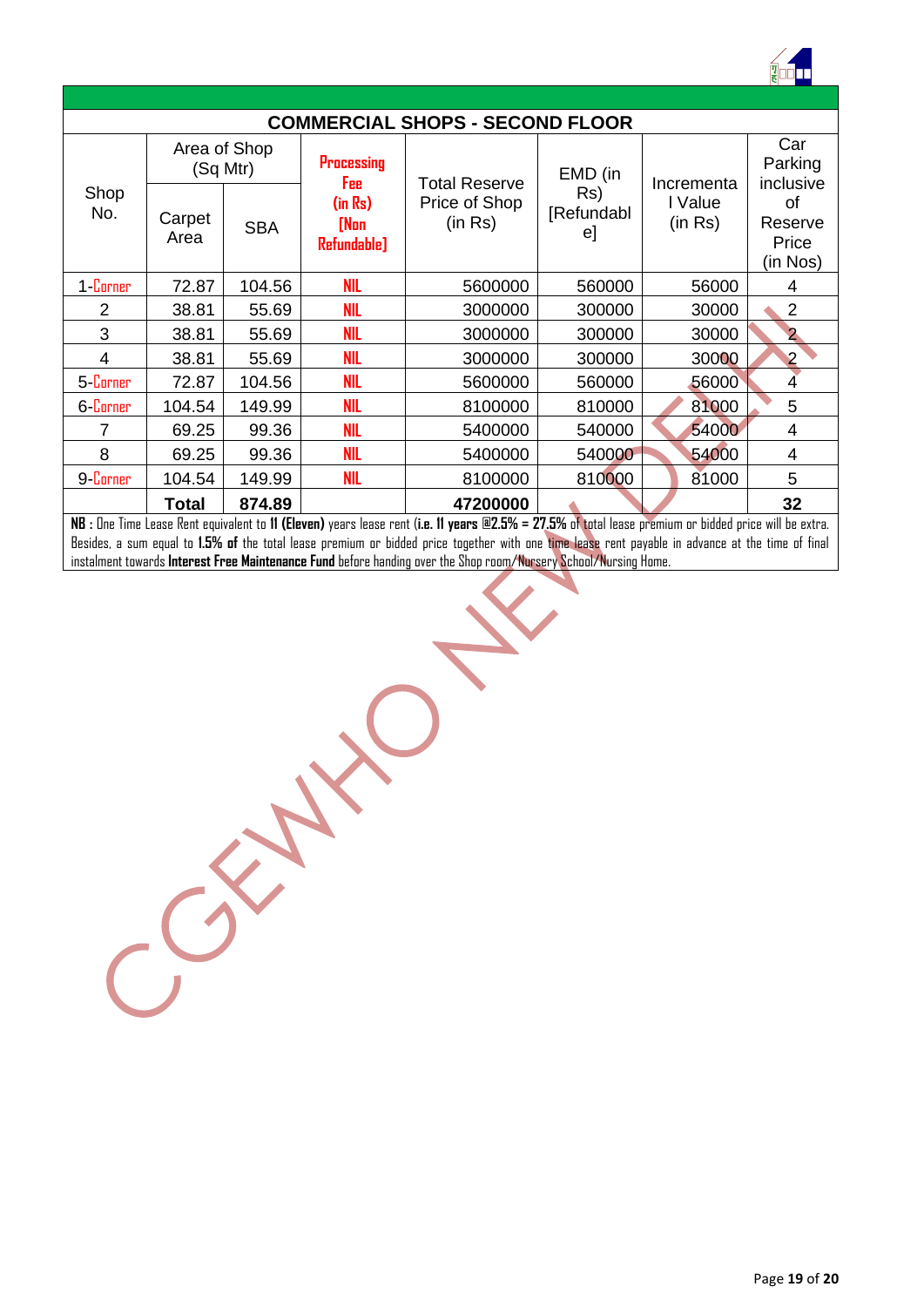

| NURSERY SCHOOL & NURSING HOME |                                                 |                                                                 |                                                         |                                 |                                               |                                                                        |  |  |  |  |
|-------------------------------|-------------------------------------------------|-----------------------------------------------------------------|---------------------------------------------------------|---------------------------------|-----------------------------------------------|------------------------------------------------------------------------|--|--|--|--|
| SI <sub>No.</sub>             | <b>Particulars</b>                              | <b>Processing</b><br><b>Fee (Rs) (Non</b><br><b>Refundable)</b> | <b>Total Reserve</b><br><b>Price of Shop</b><br>(in Rs) | <b>EMD (RS)</b><br>(Refundable) | <b>Incremental</b><br><b>Value</b><br>(in Rs) | <b>Car Parking</b><br>inclusive of<br><b>Reserve Price</b><br>[in Nos] |  |  |  |  |
|                               | Nursery School having<br>Total SBA of 11255 sft | 5000                                                            | 78000000                                                | 7800000                         | 100000                                        | 10                                                                     |  |  |  |  |
| $\overline{2}$                | Nursing Home having<br>Total SBA of 11116 sft   | 5000                                                            | 63000000                                                | 6300000                         | 100000                                        | 20                                                                     |  |  |  |  |

= = = = = = = = = = = = = = = = = = = = =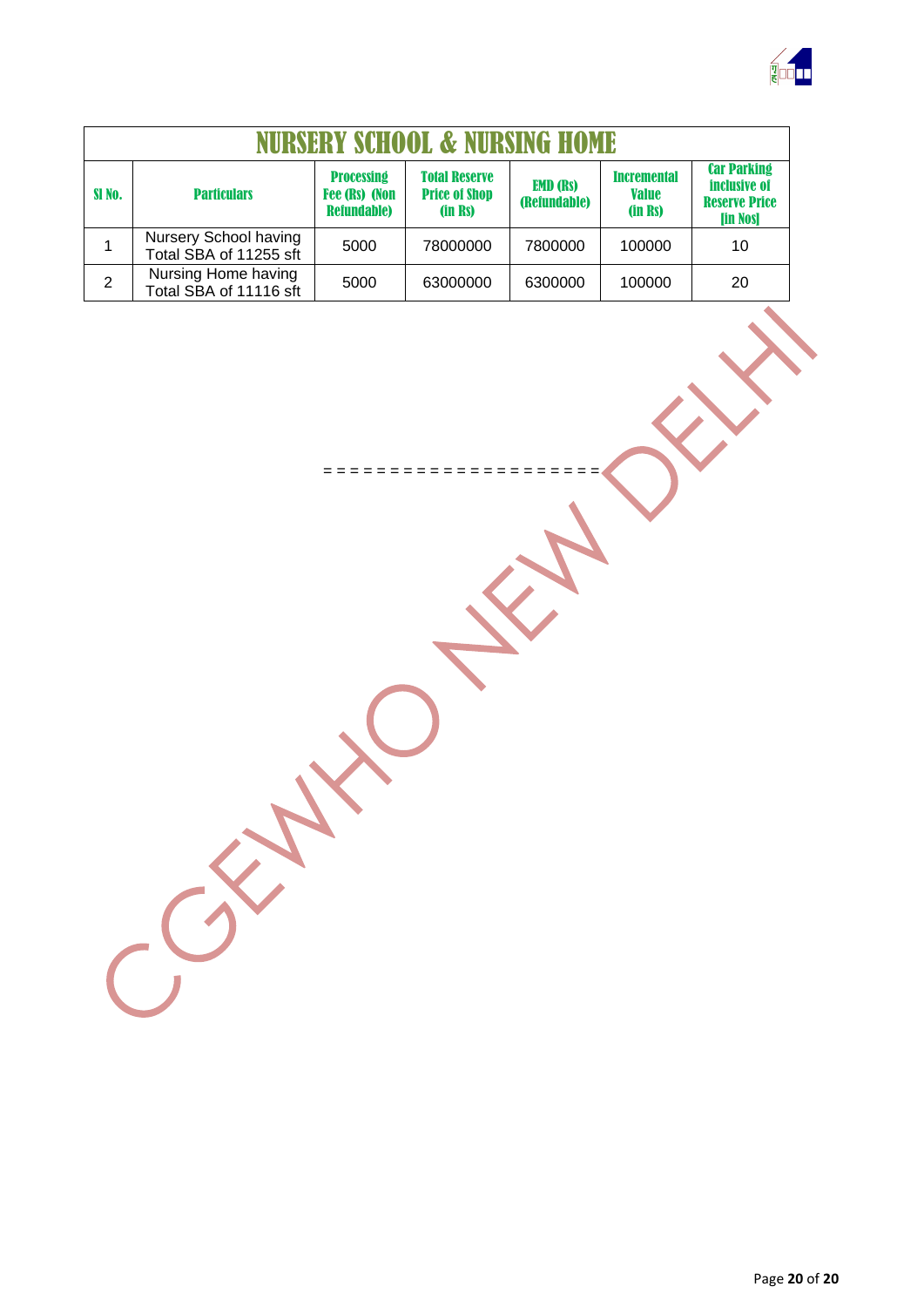|                               | <b>COMMERCIAL SHOPS - GROUND FLOOR</b> |            |                             |                                            |                          |                           |                             |                                     |                                    |                                       |                                            |  |
|-------------------------------|----------------------------------------|------------|-----------------------------|--------------------------------------------|--------------------------|---------------------------|-----------------------------|-------------------------------------|------------------------------------|---------------------------------------|--------------------------------------------|--|
|                               |                                        |            |                             |                                            |                          |                           |                             |                                     |                                    |                                       |                                            |  |
| Shop<br>No.                   | Area of Shop<br>(Sq Mtr)               |            | Processing<br>Fee (Rs) (Non | <b>Total Reserve</b><br>Price of Shop (Rs) | EMD (Rs)<br>(Refundable) | Incremental<br>Value (Rs) | Car Parking<br>inclusive of | Start Date and time<br>of E-Auction | Last Date and time<br>of E-Auction | E-Auction Biding start<br>Date & Time | <b>E-Auction Biding</b><br>end Date & Time |  |
|                               | Carpet<br>Area                         | <b>SBA</b> | Refundable)                 |                                            |                          |                           | <b>Reserve Price</b>        | Participation                       | Participation                      |                                       |                                            |  |
| $\mathbf{1}$<br><b>CORNER</b> | 15.97                                  | 31.12      | <b>NIL</b>                  | 3000000                                    | 300000                   | 30000                     | $\mathbf{1}$                | 19.08.2021,<br><b>IODO HOURS</b>    | 16.09.2021,<br><b>1300 HOURS</b>   | 18.09.2021,<br><b>IDDO HOURS</b>      | 18.09.2021,<br><b>IGOD HOURS</b>           |  |
| $\overline{2}$                | 15.14                                  | 29.51      | <b>NIL</b>                  | 2700000                                    | 270000                   | 27000                     | $\mathbf{1}$                | 19.08.2021,<br><b>IODO HOURS</b>    | 16.09.2021,<br><b>1300 HOURS</b>   | 18.09.2021,<br><b>IDDD HOURS</b>      | 18.09.2021,<br><b>IGOD HOURS</b>           |  |
| 3                             | 15.14                                  | 29.51      | <b>NIL</b>                  | 2700000                                    | 270000                   | 27000                     | $\mathbf{1}$                | 19.08.2021,<br><b>IODO HOURS</b>    | 16.09.2021,<br><b>1300 HOURS</b>   | 18.09.2021,<br><b>IDDD HOURS</b>      | 18.09.2021,<br><b>IGOD HOURS</b>           |  |
| $\overline{4}$                | 15.14                                  | 29.51      | <b>NIL</b>                  | 2700000                                    | 270000                   | 27000                     | $\mathbf{1}$                | 19.08.2021,<br><b>IODO HOURS</b>    | 16.09.2021,<br><b>1300 HOURS</b>   | 18.09.2021,<br><b>IDDO HOURS</b>      | 18.09.2021,<br><b>IGOD HOURS</b>           |  |
| 5                             | 15.14                                  | 29.51      | <b>NIL</b>                  | 2700000                                    | 270000                   | 27000                     | $\mathbf{1}$                | 19.08.2021,<br><b>IODO HOURS</b>    | 16.09.2021,<br><b>1300 HOURS</b>   | 18.09.2021,<br><b>IDDD HOURS</b>      | 18.09.2021,<br><b>IGOD HOURS</b>           |  |
| 6                             | 15.14                                  | 29.51      | <b>NIL</b>                  | 2700000                                    | 270000                   | 27000                     | $\mathbf{1}$                | 19.08.2021,<br><b>IODO HOURS</b>    | 16.09.2021,<br><b>1300 HOURS</b>   | 18.09.2021,<br><b>IDDD HOURS</b>      | 18.09.2021,<br><b>IGOD HOURS</b>           |  |
| $\overline{7}$                | 15.14                                  | 29.51      | <b>NIL</b>                  | 2700000                                    | 270000                   | 27000                     | $\mathbf{1}$                | 19.08.2021,<br><b>1000 HOURS</b>    | 16.09.2021,<br><b>1300 HOURS</b>   | 18.09.2021,<br><b>IDDO HOURS</b>      | 18.09.2021,<br><b>IGOD HOURS</b>           |  |
| 8<br><b>CORNER</b>            | 15.97                                  | 31.12      | <b>NIL</b>                  | 3000000                                    | 300000                   | 30000                     | $\mathbf{1}$                | 19.08.2021,<br><b>IODO HOURS</b>    | 16.09.2021,<br><b>1300 HOURS</b>   | 18.09.2021,<br><b>IDDO HOURS</b>      | 18.09.2021,<br><b>IGOD HOURS</b>           |  |
| 9<br><b>CORNER</b>            | 19.89                                  | 38.77      | <b>NIL</b>                  | 3500000                                    | 350000                   | 35000                     | $\mathbf{1}$                | 19.08.2021,<br><b>1000 HOURS</b>    | 16.09.2021,<br><b>1300 HOURS</b>   | 18.09.2021,<br><b>IDDO HOURS</b>      | 18.09.2021.<br><b>IGOD HOURS</b>           |  |
| 10                            | 18.86                                  | 36.76      | <b>NIL</b>                  | 3200000                                    | 320000                   | 32000                     | $\mathbf{1}$                | 19.08.2021,<br><b>1000 HOURS</b>    | 16.09.2021,<br><b>1300 HOURS</b>   | 18.09.2021,<br><b>IDDO HOURS</b>      | 18.09.2021.<br><b>IGOD HOURS</b>           |  |
| 11                            | 18.86                                  | 36.76      | <b>NIL</b>                  | 3200000                                    | 320000                   | 32000                     | $\mathbf{1}$                | 19.08.2021,<br><b>IODO HOURS</b>    | 16.09.2021,<br><b>1300 HOURS</b>   | 18.09.2021,<br><b>IDDD HOURS</b>      | 18.09.2021.<br><b>IGOD HOURS</b>           |  |
| 12                            | 18.86                                  | 36.76      | <b>NIL</b>                  | 3200000                                    | 320000                   | 32000                     | $\mathbf{1}$                | 19.08.2021,<br><b>IDDD HOURS</b>    | 16.09.2021.<br><b>1300 HOURS</b>   | 18.09.2021,<br><b>IDDO HOURS</b>      | 18.09.2021.<br><b>IGOD HOURS</b>           |  |
| 13                            | 18.86                                  | 36.76      | <b>NIL</b>                  | 3200000                                    | 320000                   | 32000                     | $\mathbf{1}$                | 19.08.2021.<br><b>IDDD HOURS</b>    | 16.09.2021.<br><b>1300 HOURS</b>   | 18.09.2021,<br><b>IDDO HOURS</b>      | 18.09.2021.<br><b>IGOD HOURS</b>           |  |
| 14                            | 18.86                                  | 36.76      | <b>NIL</b>                  | 3200000                                    | 320000                   | 32000                     | $\mathbf{1}$                | 19.08.2021,<br><b>IDDD HOURS</b>    | 16.09.2021.<br><b>1300 HOURS</b>   | 18.09.2021,<br><b>IDDO HOURS</b>      | 18.09.2021.<br><b>IGOD HOURS</b>           |  |
| 15                            | 18.86                                  | 36.76      | <b>NIL</b>                  | 3200000                                    | 320000                   | 32000                     | $\mathbf{1}$                | 19.08.2021.<br><b>IDDD HOURS</b>    | 16.09.2021,<br><b>1300 HOURS</b>   | 18.09.2021,<br><b>IDDO HOURS</b>      | 18.09.2021,<br><b>IGOD HOURS</b>           |  |
| 16<br><b>CORNER</b>           | 19.89                                  | 38.77      | <b>NIL</b>                  | 3800000                                    | 380000                   | 38000                     | $\mathbf{1}$                | 19.08.2021,<br><b>IDDD HOURS</b>    | 16.09.2021,<br><b>1300 HOURS</b>   | 18.09.2021,<br><b>IDDD HOURS</b>      | 18.09.2021,<br><b>IGOD HOURS</b>           |  |
| 17<br><b>CORNER</b>           | 14.09                                  | 27.46      | <b>NIL</b>                  | 2700000                                    | 270000                   | 27000                     | $\mathbf{1}$                | 19.08.2021,<br><b>1000 HOURS</b>    | 16.09.2021,<br><b>1300 HOURS</b>   | 18.09.2021,<br><b>IDDD HOURS</b>      | 18.09.2021,<br><b>IGOD HOURS</b>           |  |
| 18<br><b>CORNER</b>           | 14.09                                  | 27.46      | <b>NIL</b>                  | 2700000                                    | 270000                   | 27000                     | $\mathbf{1}$                | 19.08.2021,<br><b>1000 HOURS</b>    | 16.09.2021,<br><b>1300 HOURS</b>   | 18.09.2021,<br><b>IDDD HOURS</b>      | 18.09.2021,<br><b>IGOD HOURS</b>           |  |
| 19                            | 19.41                                  | 37.82      | <b>NIL</b>                  | 3500000                                    | 350000                   | 35000                     | $\mathbf{1}$                | 19.08.2021,<br><b>1000 HOURS</b>    | 16.09.2021,<br><b>1300 HOURS</b>   | 18.09.2021,<br><b>IDDD HOURS</b>      | 18.09.2021,<br><b>IGOD HOURS</b>           |  |
| 20                            | 19.41                                  | 37.82      | <b>NIL</b>                  | 3500000                                    | 350000                   | 35000                     | $\mathbf{1}$                | 19.08.2021,<br><b>1000 HOURS</b>    | 16.09.2021,<br><b>1300 HOURS</b>   | 18.09.2021,<br><b>IDDD HOURS</b>      | 18.09.2021,<br><b>IGOD HOURS</b>           |  |
| 21                            | 19.41                                  | 37.82      | <b>NIL</b>                  | 3500000                                    | 350000                   | 35000                     | $\mathbf{1}$                | 19.08.2021,<br><b>1000 HOURS</b>    | 16.09.2021,<br><b>1300 HOURS</b>   | 18.09.2021,<br><b>IDDO HOURS</b>      | 18.09.2021,<br><b>IGOD HOURS</b>           |  |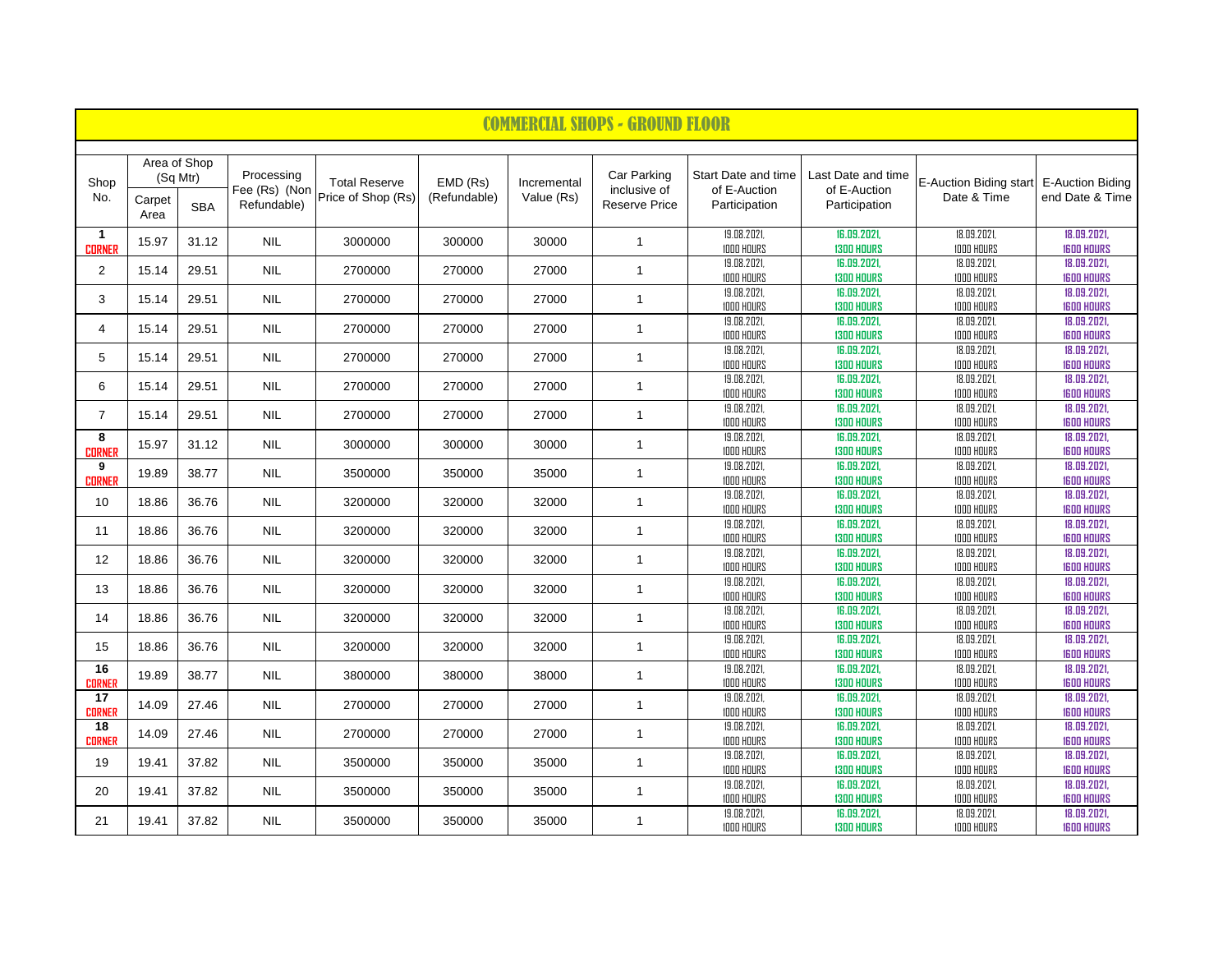| 22                  | 19.41 | 37.82  | <b>NIL</b> | 3500000  | 350000 | 35000 |    | 19.08.2021<br><b>1000 HOURS</b> | 16.09.2021.<br><b>1300 HOURS</b> | 18.09.2021.<br><b>1000 HOURS</b> | 18.09.2021.<br><b>IGOD HOURS</b> |
|---------------------|-------|--------|------------|----------|--------|-------|----|---------------------------------|----------------------------------|----------------------------------|----------------------------------|
| 23                  | 19.41 | 37.82  | <b>NIL</b> | 3500000  | 350000 | 35000 |    | 19.08.2021<br><b>1000 HOURS</b> | 16.09.2021.<br><b>1300 HOURS</b> | 18.09.2021.<br><b>1000 HOURS</b> | 18.09.2021.<br><b>IGOD HOURS</b> |
| 24                  | 19.41 | 37.82  | <b>NIL</b> | 3500000  | 350000 | 35000 |    | 19.08.2021<br><b>1000 HOURS</b> | 16.09.2021.<br><b>1300 HOURS</b> | 18.09.2021.<br><b>1000 HOURS</b> | 18.09.2021.<br><b>IGOD HOURS</b> |
| 25<br><b>CORNER</b> | 14.09 | 27.46  | <b>NIL</b> | 2700000  | 270000 | 27000 |    | 19.08.2021<br><b>1000 HOURS</b> | 16.09.2021.<br><b>1300 HOURS</b> | 18.09.2021.<br>IDDO HOURS        | 18.09.2021.<br><b>IGOD HOURS</b> |
| 26<br><b>CORNER</b> | 14.09 | 27.46  | <b>NIL</b> | 2700000  | 270000 | 27000 |    | 19.08.2021<br><b>1000 HOURS</b> | 16.09.2021<br><b>1300 HOURS</b>  | 18.09.2021.<br><b>1000 HOURS</b> | 18.09.2021.<br><b>IGOD HOURS</b> |
|                     | Total | 874.16 |            | 80500000 |        |       | 26 |                                 |                                  |                                  |                                  |

1. The first bid price for any unit (shop/office) shall be sum of the reserve price plus the first increment amount for the unit as specified in the scheme brochure. 2. One Time Lease Rent equivalent to 11 (Eleven) years lease rent (i.e. 11 years @2.5% = 27.5% of total lease premium or bidded price will be extra. Besides, a sum equal to 1.5% of the total lease premium or bidded price together with one time lease rent payable in advance at the time of final instalment towards Interest Free Maintenance Fund before handing over the Shop room/Nursery School/Nursing Home.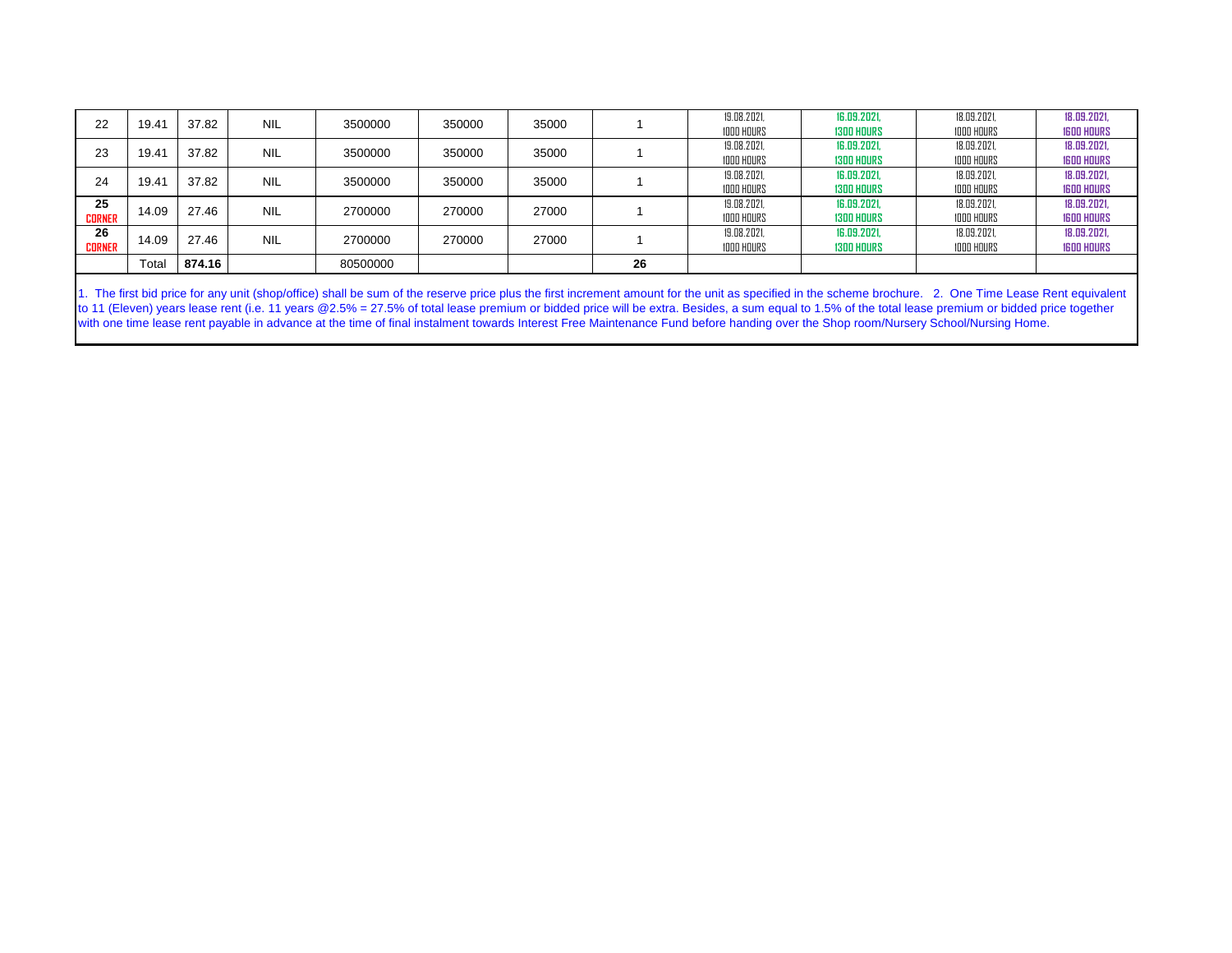|                     | <u> COMMERCIAL SHOPS - FIRST</u><br>FLOOR |            |                                            |                                            |                          |                           |                                                     |                                                      |                                                     |                                                        |                                  |  |  |
|---------------------|-------------------------------------------|------------|--------------------------------------------|--------------------------------------------|--------------------------|---------------------------|-----------------------------------------------------|------------------------------------------------------|-----------------------------------------------------|--------------------------------------------------------|----------------------------------|--|--|
| Shop<br>No.         | Area of Shop<br>(Sq Mtr)<br>Carpet        | <b>SBA</b> | Processing<br>Fee (Rs) (Non<br>Refundable) | <b>Total Reserve</b><br>Price of Shop (Rs) | EMD (Rs)<br>(Refundable) | Incremental<br>Value (Rs) | Car Parking<br>inclusive of<br><b>Reserve Price</b> | Start Date and time<br>of E-Auction<br>Participation | Last Date and time<br>of E-Auction<br>Participation | E-Auction Biding start E-Auction Biding<br>Date & Time | End Date & Time                  |  |  |
|                     | Area                                      |            |                                            |                                            |                          |                           |                                                     | 19.08.2021.                                          | 16.09.2021.                                         | 18.09.2021.                                            | 18.09.2021.                      |  |  |
| 1 CORNER            | 72.87                                     | 107.52     | <b>NIL</b>                                 | 7500000                                    | 750000                   | 75000                     | 4                                                   | <b>1000 HOURS</b>                                    | <b>1300 HOURS</b>                                   | <b>1000 HOURS</b>                                      | <b>IGOD HOURS</b>                |  |  |
| 2                   | 38.81                                     | 57.27      | <b>NIL</b>                                 | 4000000                                    | 400000                   | 40000                     | $\overline{2}$                                      | 19.08.2021<br><b>IDDD HOURS</b>                      | 16.09.2021.<br><b>1300 HOURS</b>                    | 18.09.2021<br><b>IDDO HOURS</b>                        | 18.09.2021.<br><b>IGOD HOURS</b> |  |  |
| 3                   | 38.81                                     | 57.27      | <b>NIL</b>                                 | 4000000                                    | 400000                   | 40000                     | 2                                                   | 19.08.2021<br><b>1000 HOURS</b>                      | 16.09.2021,<br><b>1300 HOURS</b>                    | 18.09.2021,<br><b>1000 HOURS</b>                       | 18.09.2021,<br><b>IGOD HOURS</b> |  |  |
| 4                   | 38.81                                     | 57.27      | <b>NIL</b>                                 | 4000000                                    | 400000                   | 40000                     | 2                                                   | 19.08.2021<br><b>1000 HOURS</b>                      | 16.09.2021,<br><b>1300 HOURS</b>                    | 18.09.2021<br><b>1000 HOURS</b>                        | 18.09.2021,<br><b>IGOD HOURS</b> |  |  |
| 5 CORNER            | 72.87                                     | 107.52     | <b>NIL</b>                                 | 7500000                                    | 750000                   | 75000                     | 4                                                   | 19.08.2021,<br><b>1000 HOURS</b>                     | 16.09.2021,<br><b>1300 HOURS</b>                    | 18.09.2021<br><b>1000 HOURS</b>                        | 18.09.2021,<br><b>IGOD HOURS</b> |  |  |
| <b>6 CORNER</b>     | 24.7                                      | 36.45      | <b>NIL</b>                                 | 2600000                                    | 260000                   | 26000                     | $\overline{1}$                                      | 19.08.2021<br><b>1000 HOURS</b>                      | 16.09.2021,<br><b>1300 HOURS</b>                    | 18.09.2021,<br><b>1000 HOURS</b>                       | 18.09.2021.<br><b>IGOD HOURS</b> |  |  |
| $\overline{7}$      | 24.05                                     | 35.48      | <b>NIL</b>                                 | 2500000                                    | 250000                   | 25000                     | $\overline{1}$                                      | 19.08.2021,<br><b>IDDD HOURS</b>                     | 16.09.2021,<br><b>1300 HOURS</b>                    | 18.09.2021,<br><b>1000 HOURS</b>                       | 18.09.2021,<br><b>IGOD HOURS</b> |  |  |
| 8                   | 24.05                                     | 35.48      | <b>NIL</b>                                 | 2500000                                    | 250000                   | 25000                     | $\overline{\mathbf{1}}$                             | 19.08.2021.<br><b>IDDD HOURS</b>                     | 16.09.2021.<br><b>1300 HOURS</b>                    | 18.09.2021.<br><b>IDDO HOURS</b>                       | 18.09.2021.<br><b>IGOD HOURS</b> |  |  |
| 9                   | 24.7                                      | 36.45      | <b>NIL</b>                                 | 2600000                                    | 260000                   | 26000                     | $\overline{\mathbf{1}}$                             | 19.08.2021<br><b>IDDD HOURS</b>                      | 16.09.2021,<br><b>1300 HOURS</b>                    | 18.09.2021<br><b>IDDO HOURS</b>                        | 18.09.2021,<br><b>IGOD HOURS</b> |  |  |
| 10<br><b>CORNER</b> | 70.16                                     | 103.52     | <b>NIL</b>                                 | 7200000                                    | 720000                   | 72000                     | 4                                                   | 19.08.2021,<br><b>1000 HOURS</b>                     | 16.09.2021,<br><b>1300 HOURS</b>                    | 18.09.2021,<br><b>1000 HOURS</b>                       | 18.09.2021,<br><b>IGOD HOURS</b> |  |  |
| 11                  | 46.48                                     | 68.57      | <b>NIL</b>                                 | 4800000                                    | 480000                   | 48000                     | 2                                                   | 19.08.2021.<br><b>1000 HOURS</b>                     | 16.09.2021.<br><b>1300 HOURS</b>                    | 18.09.2021<br><b>1000 HOURS</b>                        | 18.09.2021.<br><b>IGOD HOURS</b> |  |  |
| 12                  | 46.48                                     | 68.57      | <b>NIL</b>                                 | 4800000                                    | 480000                   | 48000                     | 2                                                   | 19.08.2021,<br><b>1000 HOURS</b>                     | 16.09.2021,<br><b>1300 HOURS</b>                    | 18.09.2021,<br><b>1000 HOURS</b>                       | 18.09.2021,<br><b>IGOD HOURS</b> |  |  |
| 13<br><b>CORNER</b> | 70.16                                     | 103.52     | <b>NIL</b>                                 | 7200000                                    | 720000                   | 72000                     | 4                                                   | 19.08.2021<br><b>IDDD HOURS</b>                      | 16.09.2021,<br><b>1300 HOURS</b>                    | 18.09.2021,<br><b>1000 HOURS</b>                       | 18.09.2021,<br><b>IGOD HOURS</b> |  |  |
|                     | <b>Total</b>                              | 874.89     |                                            | 61200000                                   |                          |                           | 30                                                  |                                                      |                                                     |                                                        |                                  |  |  |

1. The first bid price for any unit (shop/office) shall be sum of the reserve price plus the first increment amount for the unit as specified in the scheme brochure. 2. One Time Lease Rent equivalent to 11 (Eleven) years lease rent (i.e. 11 years @2.5% = 27.5% of total lease premium or bidded price will be extra. Besides, a sum equal to 1.5% of the total lease premium or bidded price together with one time lease rent payable in advance at the time of final instalment towards Interest Free Maintenance Fund before handing over the Shop room/Nursery School/Nursing Home.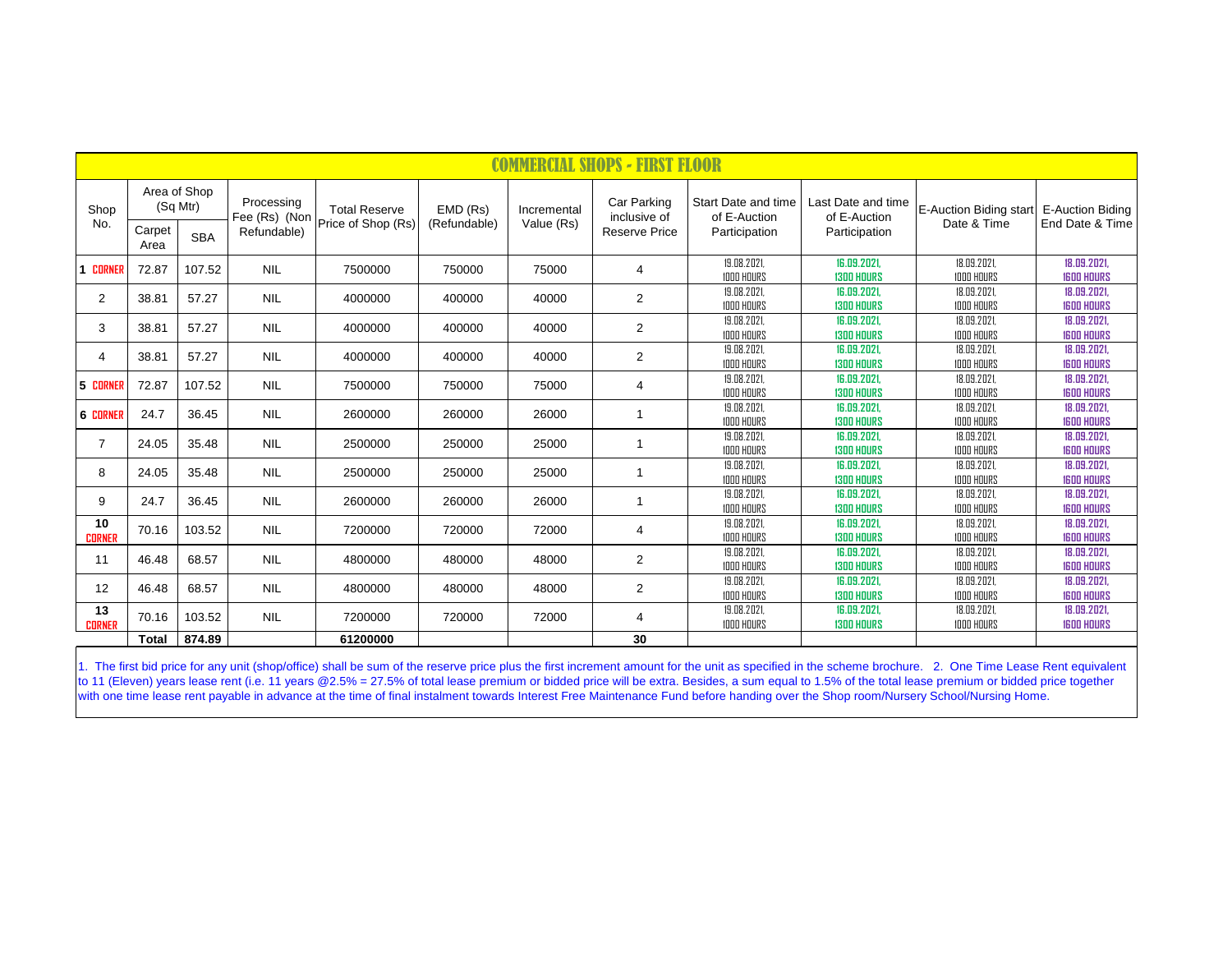| Shop<br>No.     | Area of Shop<br>(Sq Mtr) |            | Processing<br>Fee (Rs) (Non | <b>Total Reserve</b> | EMD (Rs)     | Incremental | Car Parking<br>inclusive of | Start Date and time<br>of E-Auction | Last Date and time<br>of E-Auction | E-Auction Biding End             | E-Auction Biding                 |
|-----------------|--------------------------|------------|-----------------------------|----------------------|--------------|-------------|-----------------------------|-------------------------------------|------------------------------------|----------------------------------|----------------------------------|
|                 | Carpet<br>Area           | <b>SBA</b> | Refundable)                 | Price of Shop (Rs)   | (Refundable) | Value (Rs)  | Reserve Price               | Participation                       | Participation                      | Date & Time                      | start Date & Time                |
| 1 CORNEI        | 72.87                    | 104.56     | <b>NIL</b>                  | 5600000              | 560000       | 56000       | 4                           | 19.08.2021.<br><b>IDDD HOURS</b>    | 16.09.2021,<br><b>1300 HOURS</b>   | 18.09.2021.<br><b>1000 HOURS</b> | 18.09.2021,<br><b>IGOD HOURS</b> |
| $\overline{2}$  | 38.81                    | 55.69      | <b>NIL</b>                  | 3000000              | 300000       | 30000       | $\overline{2}$              | 19.08.2021,<br><b>1000 HOURS</b>    | 16.09.2021,<br><b>1300 HOURS</b>   | 18.09.2021,<br><b>1000 HOURS</b> | 18.09.2021,<br><b>IGOD HOURS</b> |
| 3               | 38.81                    | 55.69      | <b>NIL</b>                  | 3000000              | 300000       | 30000       | $\overline{2}$              | 19.08.2021,<br><b>1000 HOURS</b>    | 16.09.2021,<br><b>1300 HOURS</b>   | 18.09.2021,<br><b>1000 HOURS</b> | 18.09.2021,<br><b>IGOD HOURS</b> |
| 4               | 38.81                    | 55.69      | <b>NIL</b>                  | 3000000              | 300000       | 30000       | $\overline{2}$              | 19.08.2021,<br><b>1000 HOURS</b>    | 16.09.2021,<br><b>1300 HOURS</b>   | 18.09.2021,<br><b>1000 HOURS</b> | 18.09.2021,<br><b>IGOD HOURS</b> |
| 5 CORNER        | 72.87                    | 104.56     | <b>NIL</b>                  | 5600000              | 560000       | 56000       | 4                           | 19.08.2021,<br><b>IDDD HOURS</b>    | 16.09.2021,<br><b>1300 HOURS</b>   | 18.09.2021,<br><b>IDDO HOURS</b> | 18.09.2021,<br><b>IGOD HOURS</b> |
| 6 CORNER        | 104.54                   | 149.99     | <b>NIL</b>                  | 8100000              | 810000       | 81000       | 5                           | 19.08.2021,<br><b>1000 HOURS</b>    | 16.09.2021,<br><b>1300 HOURS</b>   | 18.09.2021,<br><b>1000 HOURS</b> | 18.09.2021,<br><b>IGOD HOURS</b> |
| $\overline{7}$  | 69.25                    | 99.36      | <b>NIL</b>                  | 5400000              | 540000       | 54000       | 4                           | 19.08.2021,<br><b>1000 HOURS</b>    | 16.09.2021,<br><b>1300 HOURS</b>   | 18.09.2021,<br><b>1000 HOURS</b> | 18.09.2021,<br><b>IGOD HOURS</b> |
| 8               | 69.25                    | 99.36      | <b>NIL</b>                  | 5400000              | 540000       | 54000       | 4                           | 19.08.2021,<br><b>1000 HOURS</b>    | 16.09.2021,<br><b>1300 HOURS</b>   | 18.09.2021,<br><b>1000 HOURS</b> | 18.09.2021,<br><b>IGOD HOURS</b> |
| <b>9 CORNER</b> | 104.54                   | 149.99     | <b>NIL</b>                  | 8100000              | 810000       | 81000       | 5                           | 19.08.2021,<br><b>IODO HOURS</b>    | 16.09.2021,<br><b>1300 HOURS</b>   | 18.09.2021,<br><b>1000 HOURS</b> | 18.09.2021,<br><b>IGOD HOURS</b> |
|                 | Total                    | 874.89     |                             | 47200000             |              |             | 32                          |                                     |                                    |                                  |                                  |

1. The first bid price for any unit (shop/office) shall be sum of the reserve price plus the first increment amount for the unit as specified in the scheme brochure. 2. One Time Lease Rent equivalent to 11 (Eleven) years lease rent (i.e. 11 years @2.5% = 27.5% of total lease premium or bidded price will be extra. Besides, a sum equal to 1.5% of the total lease premium or bidded price together with one time lease rent payable in advance at the time of final instalment towards Interest Free Maintenance Fund before handing over the Shop room/Nursery School/Nursing Home.

# COMMERCIAL SHOPS - SECOND FLOOR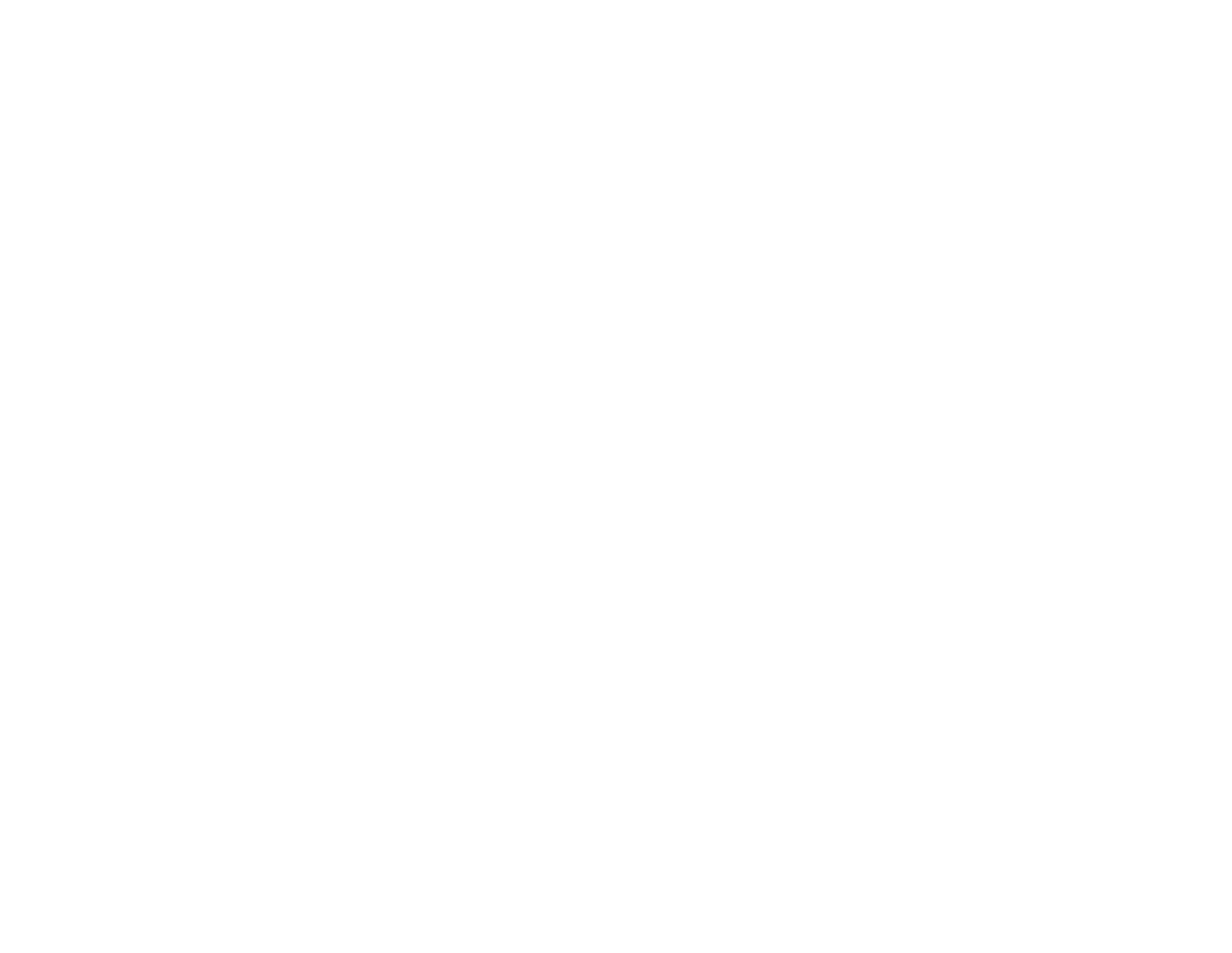| SI <sub>No.</sub> | Particulars                                     | Processing<br>Refundable) | <b>Total Reserve</b><br>Fee (Rs) (Non Price of Shop (Rs) | EMD (Rs)<br>(Refundable) | Incremental<br>Value (Rs) | Car Parking<br>inclusive of<br>Reserve Price | Start Date and time<br>of E-Auction<br>Participation | Last Date and time<br>of E-Auction<br>Participation | E-Auction Biding End   E-Auction Biding  <br>Date & Time | start Date & Time                |
|-------------------|-------------------------------------------------|---------------------------|----------------------------------------------------------|--------------------------|---------------------------|----------------------------------------------|------------------------------------------------------|-----------------------------------------------------|----------------------------------------------------------|----------------------------------|
|                   | Nursery School having<br>Total SBA of 11255 sft | 5000                      | 78000000                                                 | 7800000                  | 100000                    | 10                                           | 19.08.2021.<br><b>1000 HOURS</b>                     | 16.09.2021.<br><b>1300 HOURS</b>                    | 18.09.2021.<br><b>1000 HOURS</b>                         | 18.09.2021,<br><b>IGOD HOURS</b> |
| C.<br><u>~</u>    | Nursing Home having<br>Total SBA of 11116 sft   | 5000                      | 63000000                                                 | 6300000                  | 100000                    | 20                                           | 19.08.2021.<br><b>1000 HOURS</b>                     | 16.09.2021.<br><b>1300 HOURS</b>                    | 18.09.2021.<br><b>1000 HOURS</b>                         | 18.09.2021,<br><b>IGOD HOURS</b> |